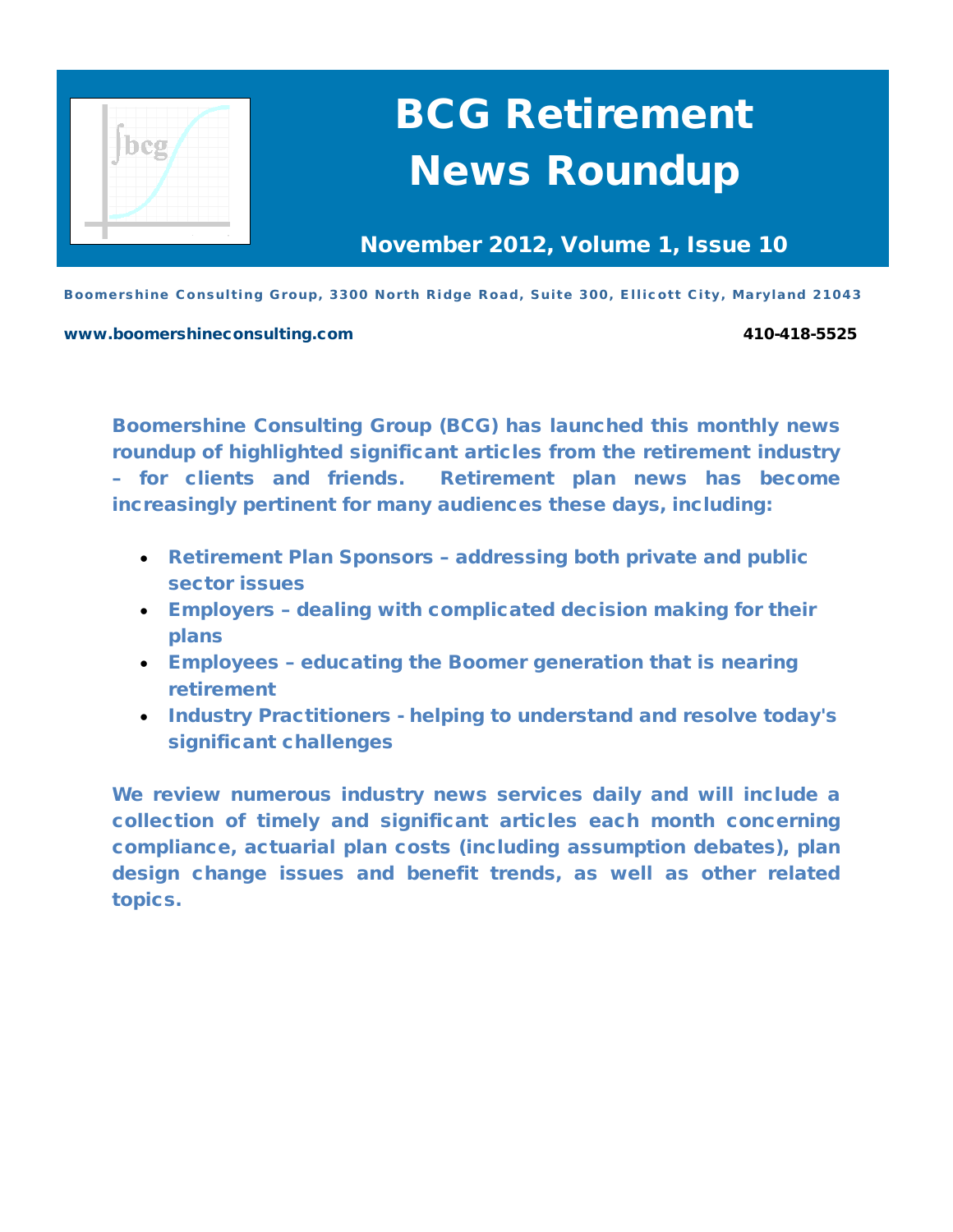## BCG Retirement News Roundup 2012

| <b>INSIDE THIS ISSUE</b>                                                                                                                                                                                                                            |
|-----------------------------------------------------------------------------------------------------------------------------------------------------------------------------------------------------------------------------------------------------|
| <b>Public Sector/Government Plans</b>                                                                                                                                                                                                               |
| <b>California's pioneering pension law</b>                                                                                                                                                                                                          |
| Pension reform awaits when session begins                                                                                                                                                                                                           |
| Retirement leader: State pension system is<br>healthy                                                                                                                                                                                               |
| <b>Report: 21 States' Pension Systems Not Fiscally</b><br><b>Sound</b>                                                                                                                                                                              |
| Puerto Rico struggles to save pensions;<br>After five-year recession, U.S. territory sells roads<br>and airports to raise cash                                                                                                                      |
| <b>Private Sector</b><br>Retirees Sue To Halt Verizon's \$7.5 Billion Sell off                                                                                                                                                                      |
| Of 41,000 Pensions                                                                                                                                                                                                                                  |
| PBGC Provides Maximum Guaranteed Benefit for<br>2013                                                                                                                                                                                                |
| <b>IRS Extends Deadline for Amending Defined</b><br><b>Benefits Plans to Satisfy Section 436</b><br><b>Requirements</b>                                                                                                                             |
| <b>Weathering the Economic Storm: Retirement</b><br>Plans in the United States, 2007-2012;<br><b>Transamerica Study Reveals Resilient</b><br><b>Retirement Benefits and Continued Employer,</b><br><b>Worker Commitment to Retirement Security;</b> |
| <b>GAO Recommends Revising PBGC Premium</b><br><b>Structure</b>                                                                                                                                                                                     |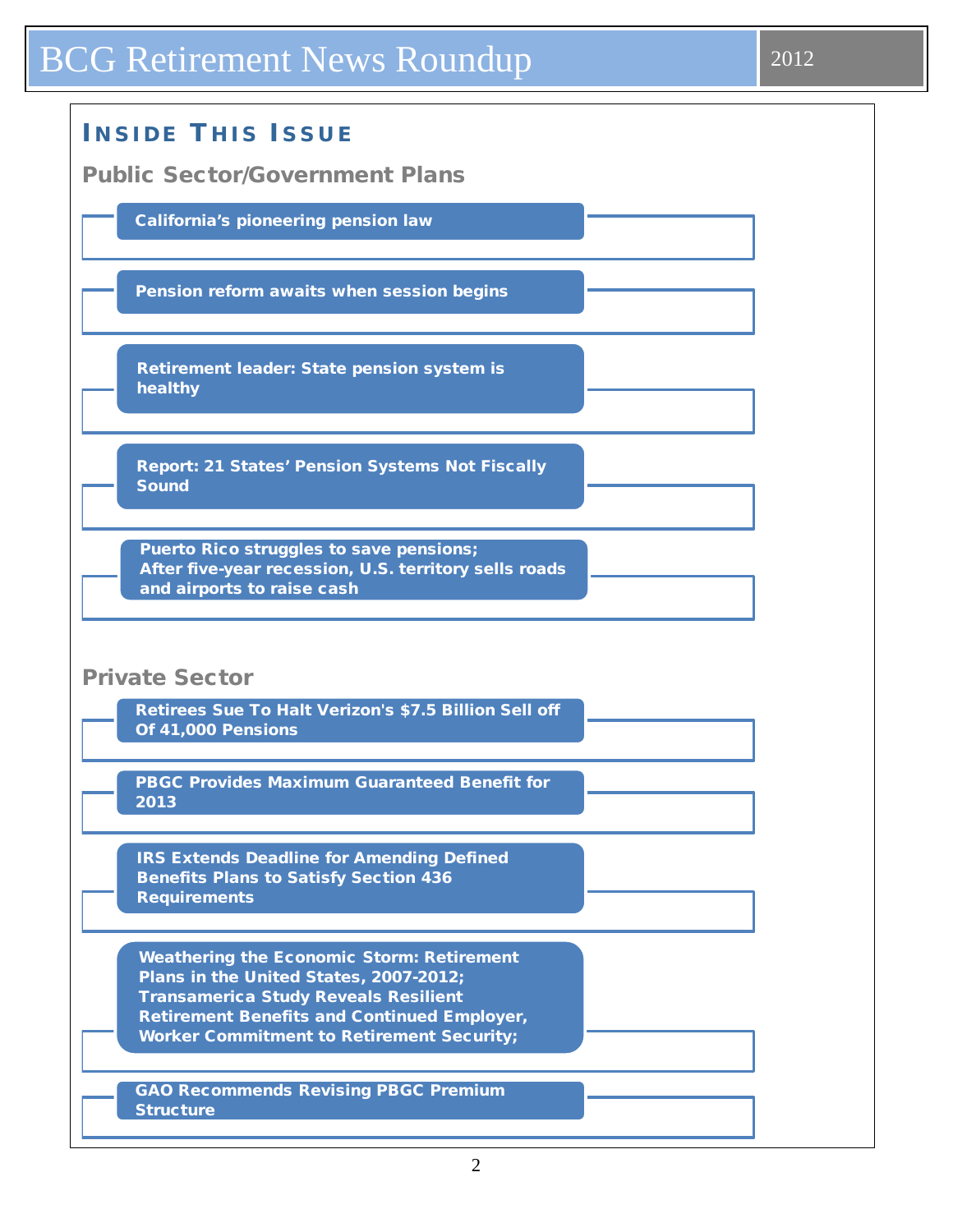### Public Sector/Government Plans

### <span id="page-2-0"></span>**California's pioneering pension law**

The private sector has an inadequate retirement system. It is too small and too risky. With the decline of defined benefit pensions, most private sector workers will end up with Social Security and the balances in their 401(k) plans. In 2010, according to the Federal Reserve's *Survey of Consumer Finances*, the median 401(k)/IRA holdings for households that had a plan and were approaching retirement (age 55-64) was \$120,000. (IRA balances are included because the bulk of the assets in these accounts have been rolled over from 401(k) plans.) Moreover, at any moment in time, only 42% of private sector workers have any form of employer-sponsored retirement plan, be it defined benefit or 401(k). Some of these individuals will pick up some coverage along the way, but a full one-third of households will have nothing but Social Security.

State and local employees have nearly universal coverage under defined benefit plans, despite some recent moves to introduce a defined contribution component. Public employees recognize that their counterparts in the private sector may feel that public pension benefits are too generous relative to private sector benefits and, therefore, public pensions should be scaled back. Therefore, the future security of public sector workers hinges on private sector workers having access to a retirement system that ensures adequate retirement income. In response, the National Conference on Public Employee Retirement Systems (NCPERS), the largest trade association of public sector funds, released a proposal in 2011 to build on the public sector infrastructure to provide a plan to uncovered workers in the private sector. That proposal provided the impetus for recent California legislation.

Governor Brown recently signed legislation that creates a California Secure Choice Retirement Savings Trust, authorizes a major feasibility study, and seeks approval from federal regulators. The Department of Labor must determine that the California law is not preempted by ERISA, the federal law that sets standards for private pensions, and the Internal Revenue Service needs to rule that the contributions to the retirement plan could be made on a pre-tax basis. While the final legislation only provides for a study and requires another bill to specifically authorize such a program, it is an exciting notion that innovation may occur at the state level.

The goal of the proposal – should it pass all the hurdles and a second bill be enacted – is to create a plan for California's private sector employees who have no retirement coverage at work. Eligible employees would have 3% of pay deducted from their earnings unless they opt out. The state would collect their money and hand it over to professional investment managers selected by the state through a competitive bidding process. The managers could be either private sector firms or the California Public Employees Retirement System (CalPERS). The plan also calls for a minimum guaranteed return to be purchased in the private sector. Since private sector firms cannot guarantee more than the riskless rate without enormous expense, the guarantee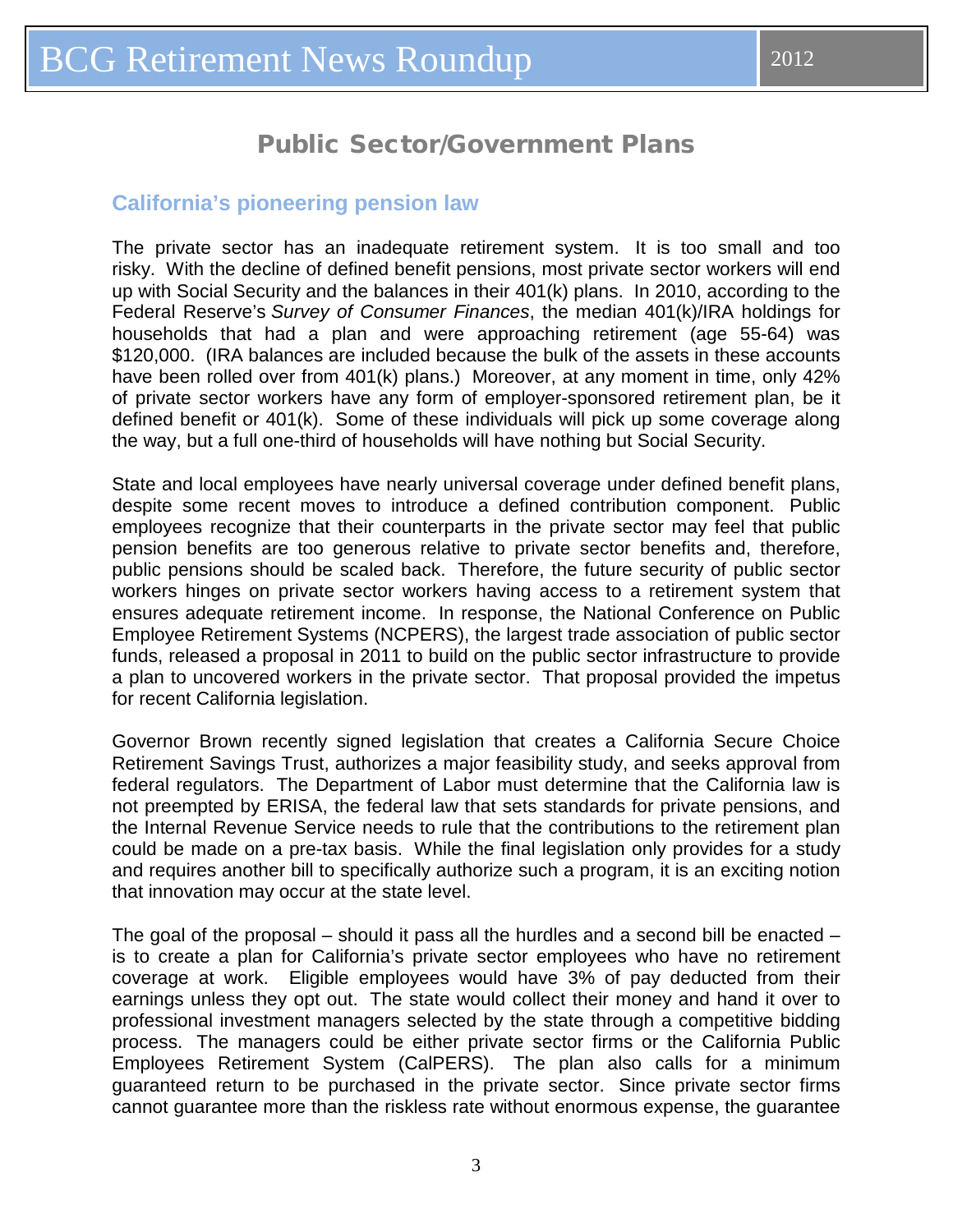<span id="page-3-0"></span>would be modest. The whole program would be overseen by a seven-person board, consisting of the state treasurer, director of finance, comptroller, and four people appointed by the governor and the legislature.

Although opponents have tried to link the proposed plan to public pensions – which face serious financial challenges, especially in California – it is essentially an automatic IRA that would not cost the state a dime.

The California proposal is important for two reasons. First, it draws attention to the fact that the majority of private sector workers are not covered by any type of employersponsored plan and takes the first step to solve the problem. Second, if finally enacted, it would be very efficient in that it uses automatic enrollment to maximize participation and professionally-managed pooled investments to minimize administrative costs and the risk of making investing mistakes.

It is an exciting initiative. If it works, more states may take on the retirement crisis.

Copyright 2012 MarketWatch, Inc. All Rights Reserved November 20, 2012, 5:35 PM By Alicia Munnell

### Pension reform awaits when session begins

Illinois lawmakers return to the Capitol on Tuesday, hoping to achieve what they failed to get done the last time they were in town.

After failing to resolve problems with the state's multibillion-dollar pension mess during a special session in August, the House and Senate have scheduled almost two weeks of session days between now and Jan. 9, which is the day before a new Legislature is sworn into office.

But along with finding a hard-sought compromise over how to reduce the state's annual payments for employee retirement programs, a number of other issues are expected to surface now that the dust has settled from the 2012 election.

Lawmakers could take action on restoring money to keep prisons open in Tamms and Dwight, as well as tackle a massive gambling expansion. They also could be asked to vote on issues ranging from gay marriage to immigrant driver's licenses.

It remains unclear how quickly things will get rolling, with some lawmakers believing the sessions could be devoid of much action.

"I think we'll see more action in the lame duck session in January," Rep. Pat Verschoore, D-Milan, said.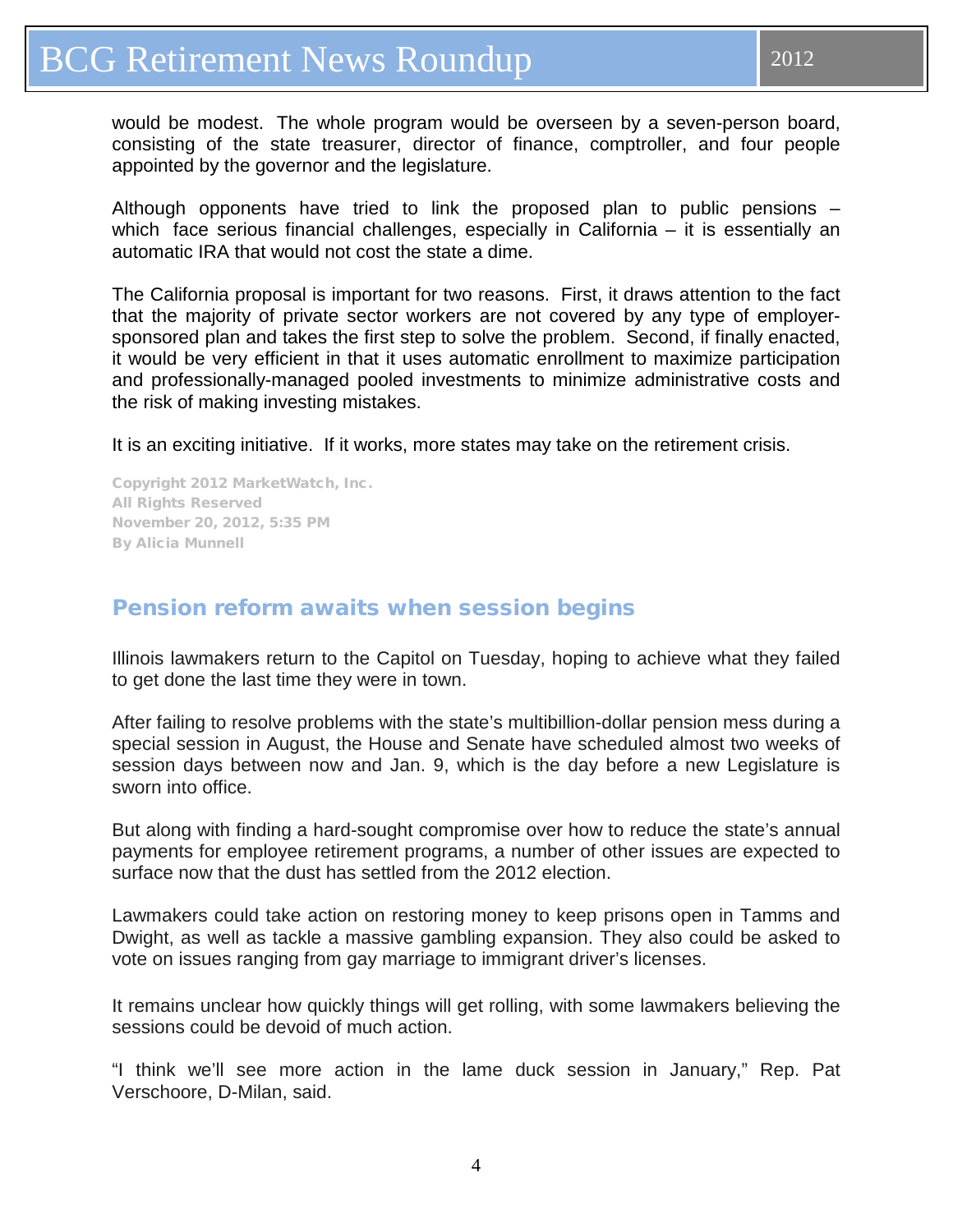Here's a look at some of the hot issues expected to be debated in the coming weeks:

#### **Pension reform**

Gov. Pat Quinn, who unveiled last week an Internet-based lobbying effort designed to drum up public support for a pension overhaul, thinks closed-door talks on pension reform will begin during the veto session and continue through December.

Actual votes, however, might not happen until the House and Senate return in early January for what is known as the lame duck session, when lawmakers who are leaving the Legislature can vote on issues without having to fear any backlash from voters in the next election.

Critics of Quinn's push, however, said his effort to generate grassroots support via the website falls short because it doesn't offer solutions, which could include a higher retirement age, more costs for employees, a reduction in cost-of-living adjustments and a controversial proposal to force school districts to share a bigger portion of the cost of pensions.

Members of the House and Senate are hopeful a resolution can be hammered out.

"I would like to see if we can get something done with pension reform. Something has to happen with that," Verschoore said. "But it can only come if all parties are at the negotiating table."

#### **Gambling expansion**

Quinn vetoed Senate Bill 1849 in August. The bill would have created five new casinos in Chicago, Danville, Rockford, Lake County and Chicago's south suburbs. It also would allow slot machines at horse racing tracks, likely bring back live racing at Quad-City Downs in East Moline.

Lawmakers could override the governor or begin work on an entirely new bill aimed at appeasing Quinn's call for additional provisions, such as a ban on campaign contributions from gaming licensees and casino managers.

Quinn also wants guarantees that revenue from new casinos will provide more money for schools.

#### **Budget issues**

Sen. Gary Forby, D-Benton, is expected to lead the charge to restore funding in the budget for the Tamms Correctional Center, the all-female prison in Dwight and five other prison facilities that Quinn is trying to close.

The closures, which are tied up in a court battle between the governor and the American Federation of State, County and Municipal Employees union, could go forward nonetheless if Quinn decides to ignore the General Assembly and simply not fund the prisons.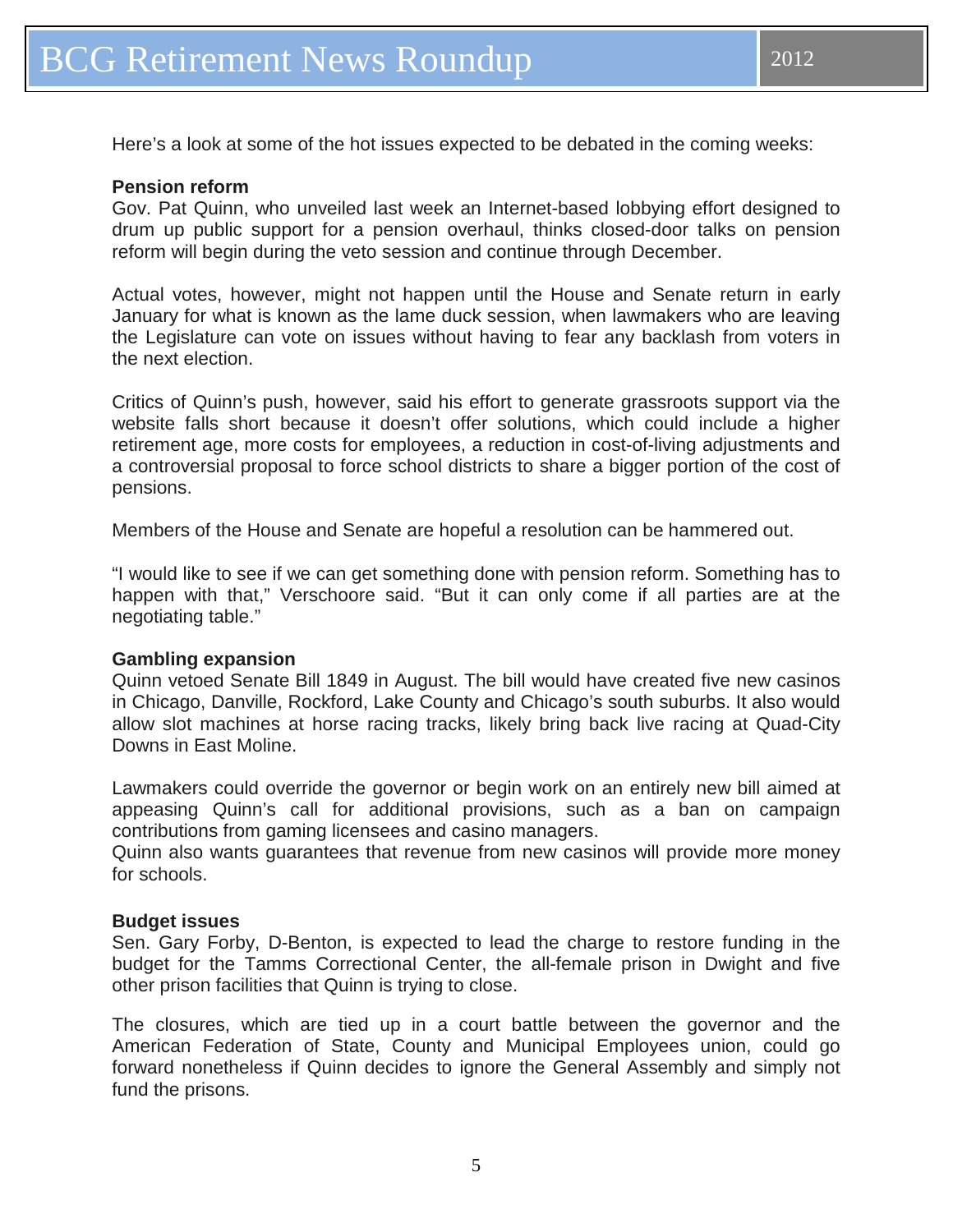<span id="page-5-0"></span>Rep. Jason Barickman, R-Champaign, said there are numerous problems with the budget that must be addressed, including the prison issue and money for retiree health care costs.

"We have a budget that in no way reflects what our operating costs are," said Barickman, whose district includes the Dwight prison.

House Speaker Michael Madigan, D-Chicago, also might press forward with his proposal to allow the Legislature to weigh in on state labor negotiations. Under legislation expected to be debated Tuesday in a House committee, the General Assembly could place limits on how much a governor can hand out in raises to unionized state workers.

Also on tap could be a heated debate over whether to borrow money to pay down the state's unpaid bills.

### **Gun control**

Quinn also used his veto powers to amend a Republican-backed bill regulating mailorder ammunition to ban assault weapons and large-capacity ammunition clips.

Lawmakers have the option of accepting the changes, overriding them or just allowing the proposal on mail-order ammunition to die.

Given the Legislature's divisions over gun-control issues, it is expected that Sen. Dave Luechtefeld, R-Okawville, will not call the measure for a vote.

#### **Gay marriage**

After voters in four states either backed gay marriage or opposed banning it, Rep. Greg Harris, D-Chicago, an openly gay lawmaker, is hoping the issue can get a vote under the Capitol dome.

If a proposal is not floated during the veto session or during the lame duck session in early January, a measure could come up for a vote later this spring when Democrats will control super-majorities in both chambers.

Quinn has expressed support for legalizing gay marriage in Illinois.

November 25, 2012 11:47 pm Kurt [Erickson](http://qctimes.com/search/?l=50&sd=desc&s=start_time&f=html&byline=Kurt%20Erickson)

### Retirement leader: State pension system is healthy

CHEYENNE - The head of the Wyoming Retirement System says a major overhaul of the state's public pension program is unnecessary and potentially dangerous.

Thom Williams, executive director of the WRS, told a group of state workers and retirees Thursday that the Legislature should resist any efforts to move to a 401(k)-style defined-contribution retirement plan.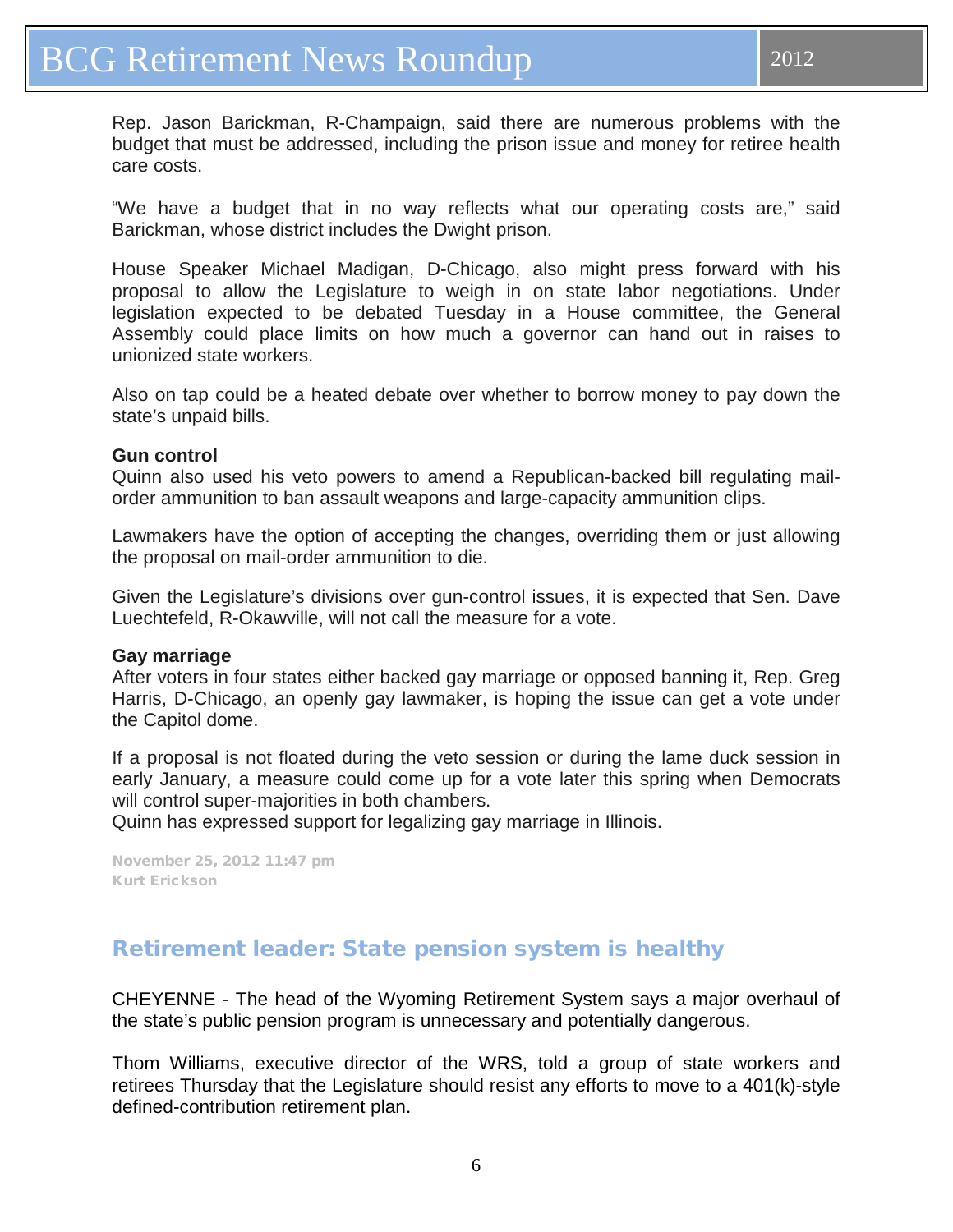"The problem is (defined-contribution plans) are not a reliable means for providing retirement security," he said. "These defined-contribution plans oftentimes result in people running out of money."

The Wyoming Retirement System is currently run through a defined-benefits plan. This provides eligible retirees with pre-determined benefits.

Unlike the defined-contributions plan, the state manages the investments, and much of the risk is mitigated because the investments are pooled together instead of in an individual account.

But a push in the state, as well as nationwide, is to transition pension systems into defined-contribution plans.

Similar to a 401(k) plan, these allow employee and employer contributions to be invested in individual accounts.

Many have suggested this option as a way to give the state more predictability and control over its retirement funds. It is especially popular in states with pension systems that are underfunded or in trouble.

But Williams called Wyoming's public pension program healthy and the "envy" of most states.

As of this year, the state has funded 81.9 percent of its pension costs. This means the current underfunded portion of the state's bill is \$1.28 billion.

The U.S. Government Accountability Office reports that most experts consider a funding ratio of 80 percent or better to be stable for government pension plans.

Williams added the Legislature has adopted several recent changes to the program to make it more sustainable.

This includes moves during the past session to block cost-of-living adjustments for most retirees and to modify benefits for new employees.

But some in the state consider it to be only a matter of time before the costs become unmanageable if the system is not restructured.

Rep. Bryan Pedersen, R-Cheyenne, argued earlier this year that the steps implemented by the Legislature during the 2012 session are only a "Band-Aid."

He said the system could be underfunded in less than 10 years if the state doesn't meet its reinvestment returns.

Pedersen sponsored legislation during the past session to create a 401(k)-style definedcontribution retirement plan only for new employees.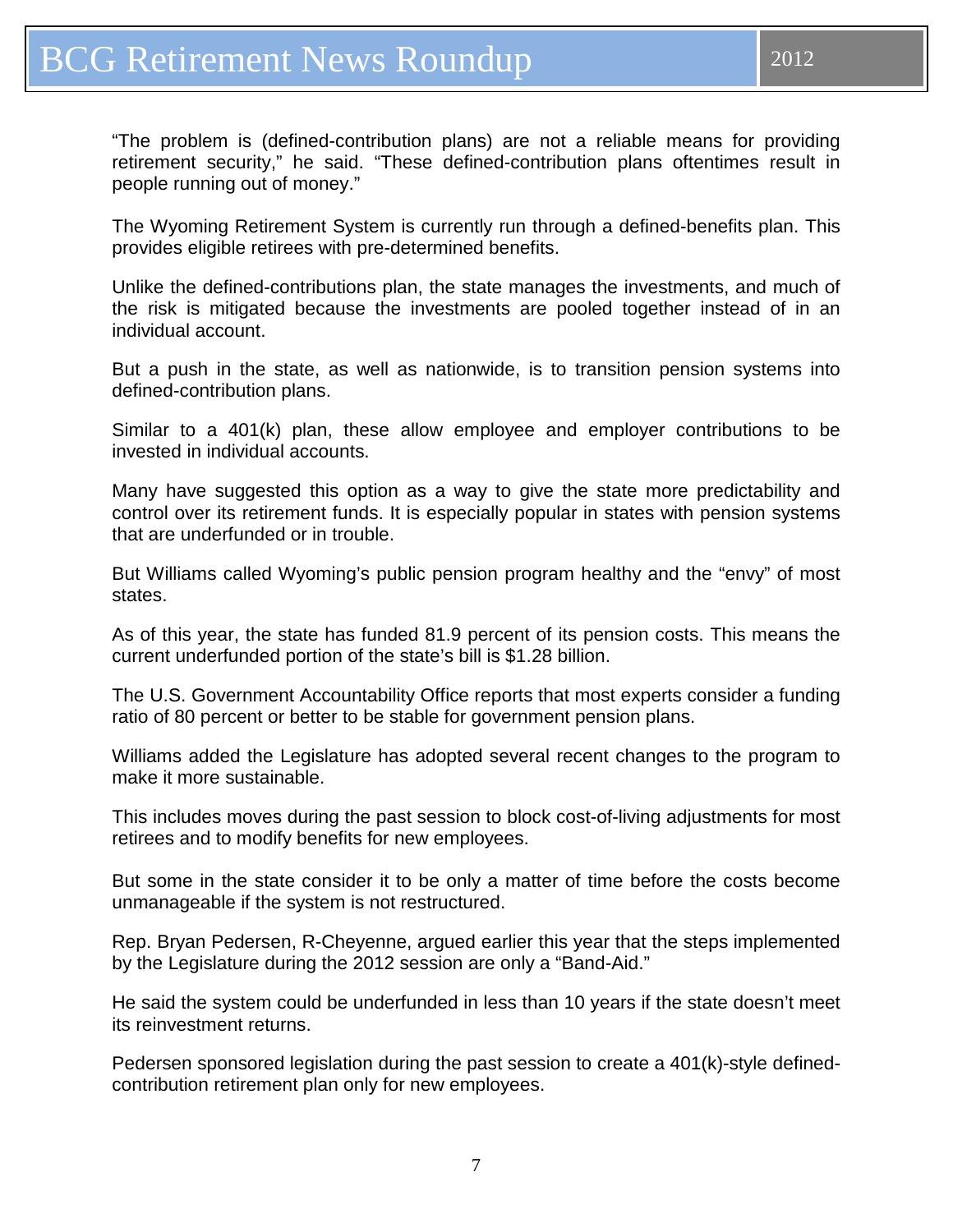But the bill failed when it did not receive the two-thirds majority needed to be introduced during a budget session.

Pedersen did not seek re-election and will not serve in the 2013 Legislature. But it is possible another individual or a committee could propose a bill during the upcoming session.

The Joint Appropriations Committee is scheduled to debate possible pension changes during an upcoming December meeting.

It will be part of the committee's interim work to study:

How it could implement an annual cost-of-living adjustment through the current plan.

Whether it should consider a supplemental defined-contribution plan with employee and matching employer contributions.

If there are other types of pension plans that could be used as an alternative.

The Legislature could also take a wait-and-see approach to see if earlier tweaks to the system are successful, which is an approach that Williams favors.

Williams said he is not aware of any specific plans for legislation to be sponsored in 2013 that would create a 401(k)-style plan. But he said he wouldn't be surprised if that did happen.

"I think it is important for us to be proactive and to anticipate we are going to be defending the merits of our program," he said.

The Wyoming Retirement System Board of Directors is also opposed to moving to a 401(k)-style plan. It voted last year to recommend against making that move.

Williams' remarks Thursday came during a town hall meeting in Cheyenne sponsored by the Equality State Policy Center and the Coalition for a Healthy Retirement System.

Nearly 50 retirees and public employees attended the event.

Dan Neal, executive director of the Equality State Policy Center, encouraged the audience to contact their legislators to share their feelings about any potential pension changes.

"This issue really hits people in a core part of their lives," he said. "And so that is part of the reason there are about 50 people here instead of 10 or 15."

By [Trevor Brown](mailto:tbrown@wyomingnews.com) [tbrown@wyomingnews.com](mailto:tbrown@wyomingnews.com)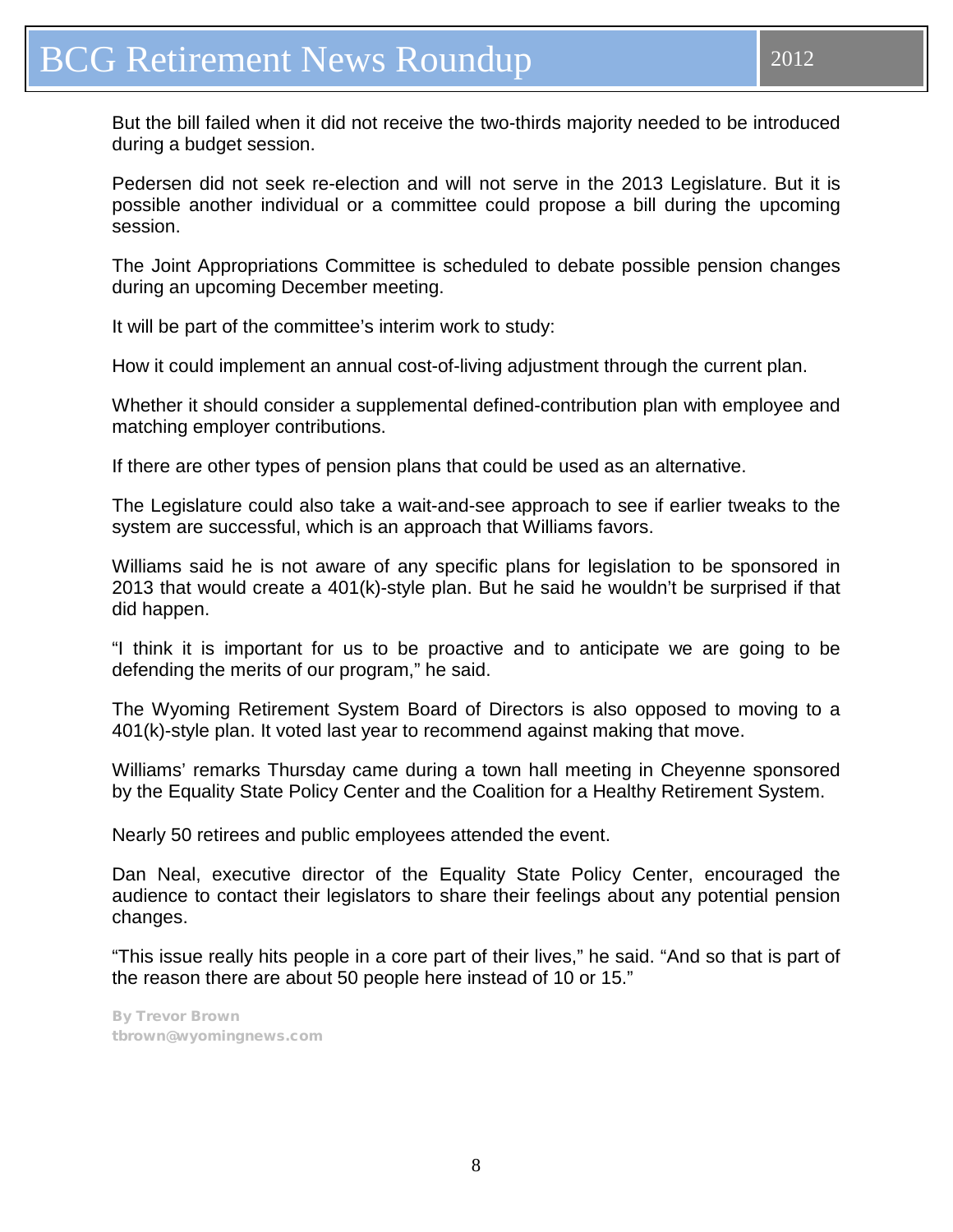### <span id="page-8-0"></span>Report: 21 States' Pension Systems Not Fiscally Sound

State pension systems suffered a significant blow during the recession, but it didn't hit all systems equally; some fared much worse than others.

A [study](http://media.navigatored.com/documents/StateofStatePensionsReport.pdf) by investment research firm Morningstar, Inc., published earlier this week assesses the financial health of each state system, highlighting a wide disparity in the actuarial adequacy of funding levels.

An alarming number of funds face a steep uphill climb in fully funding their plans. The report found 21 states' aggregate funded ratios fell below 70 percent, which Morningstar considers the threshold for "fiscally sound" systems. Illinois (43.4 percent), Kentucky (50.5 percent) and Connecticut (53.4 percent) registered the lowest funding levels of all examined.

The common industry standard for a "healthy" system is that it's 80 percent funded when looking at obligations to retirees, although the number is the subject of debate.

Morningstar also appraised states' fiscal health by calculating the unfunded actuarial accrued liability per capita, approximating the amount for which taxpayers would be on the hook if each had to ante up to make the systems whole. By this measure, Alaska tops all other states with an unfunded liability of \$10,235 per resident for its plans, followed by Illinois and Hawaii.

Other states have managed to largely shore up their funds. Eight states recorded unfunded liabilities of less than \$1,000 per capita, while seven systems' aggregate funding ratios exceeded 90 percent. The report lauded Wisconsin – with a 99.8 percent funded ratio for its system -- as the nation's strongest.

While declines have slowed in recent years, the figures dating back to 2007 still signal a downward slope for most systems' funding levels. Much of this has to do with "smoothing," an accounting practice that considers deviation between actual and expected returns over several years, essentially spreading out pension gains or losses over longer periods. Since most assume a five-year smoothing period, many funds have not yet fully absorbed investment losses to their portfolios incurred during the recession.

Rachel Barkley, a Morningstar municipal credit analyst who authored the report, cited the financial health of Illinois' pension system as particularly poor. Updated data released by the state last week indicates the situation has worsened, with the aggregate funded ratio further dropping from 43 to 39 percent. The culprit in Illinois has largely been due to the failure of the state to make the necessary contributions to the pension fund to maintain its actuarial integrity compounded by less than stellar returns, she said.

"It's been chronically stressed with poor management decisions," Barkley told *Governing*.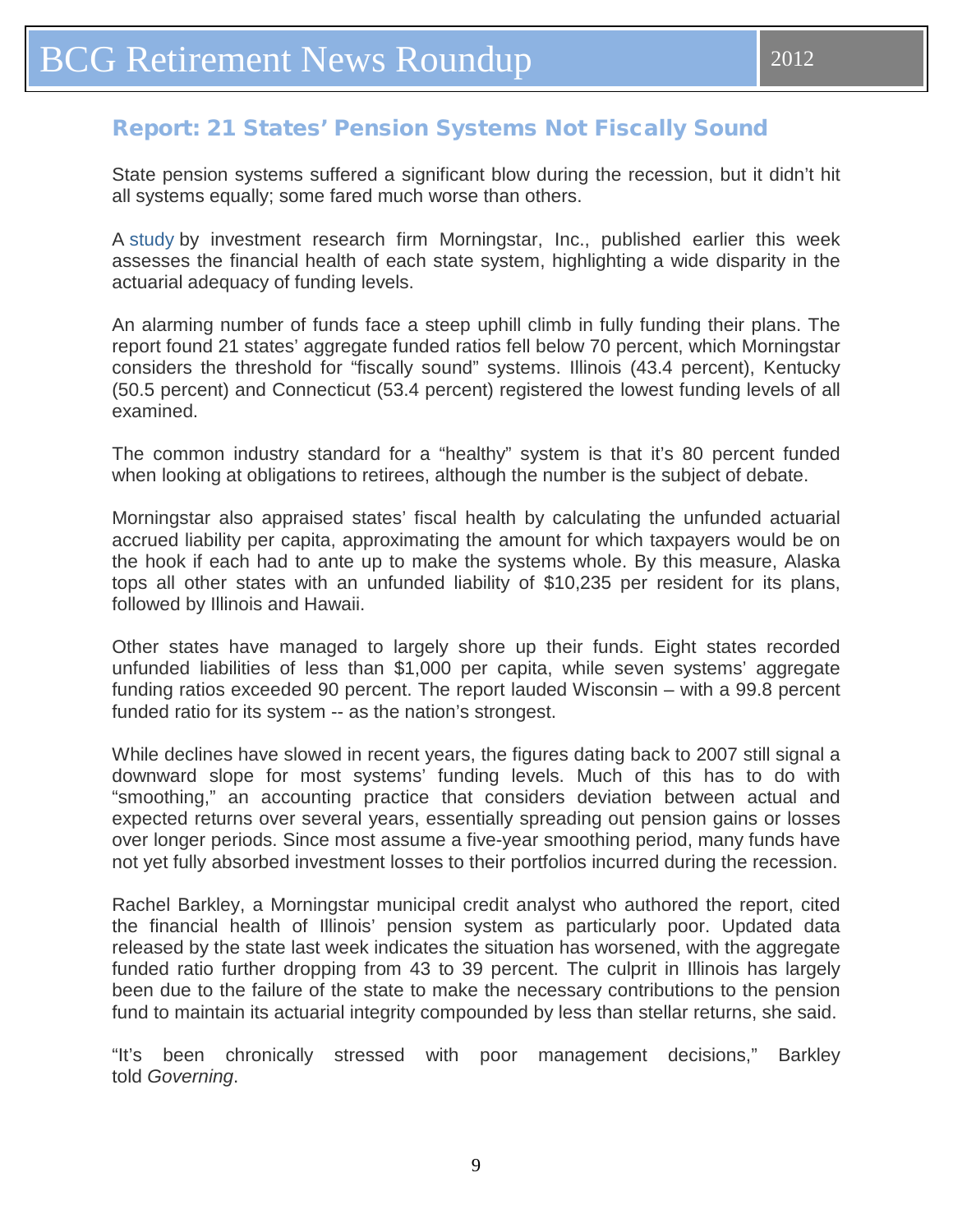Illinois' investment returns failed to meet assumptions, while contributions from the state and local governments ended up below the annual required contribution. The state legislature passed reforms aimed at replenishing the system in 2011, but failed to approve additional measures during a special session this fall.

Some separate retirement funds within single states are also in far worse shape than others, but this disparity is hidden because the report uses aggregate totals for all public employee systems. Minnesota's various retirement plans for rank and file and other covered employees were collectively 79.3 percent funded, for example, but its Legislators Retirement Plan was actually less than 9 percent funded.

Pension plans for teachers and education employees, which account for about half the public workforce, make up a sizable portion of states' liability. Not all states, though, contribute to teachers' pension plans. Colorado, one such state, recorded an unfunded liability per capita of \$1,804 – below most others, which might give the impression that the fund is relatively healthy. But it isn't. The system's funded ratio was 57.7 percent, far worse than most states.

It's for this reason that Barkley suggests weighing the health of pensions both by actuarial calculations and by the per capita method when assessing the overall health of a pension system.

While Morningstar set a 70 percent threshold for fiscally sound systems, and other credit rating agencies peg it at 80 percent, the American Academy of Actuaries went a step further earlier this year, calling the 80 percent funded ratio a "myth." Plans should aim for accumulating assets of 100 percent of pension obligations, the association said in an [issue](http://www.actuary.org/files/80_Percent_Funding_IB_071912.pdf) brief.

Keith Brainard, research director for the National Association of State Retirement Administrators, said the report accurately depicted the dynamics of state pension systems. He emphasized, though, direct comparisons between state plans' financial health can be deceptive.

"Public pension plans are nuanced and distinctive creatures of state government," he said. "Sweeping statements and broad generalities about the public pension community are usually misleading at best."

The Morningstar report also cautions against direct comparisons. Benefit types vary, and multiple public entities are often responsible for contributions and liabilities associated with plans.

What's more, plan management strategies and assumptions differ. Most plans assume an investment return rate of 7 to 8 percent. The Indiana Public Retirement System, though, recently adopted an assumed return rate of 6.75 percent – the nation's most conservative rate, according to the state.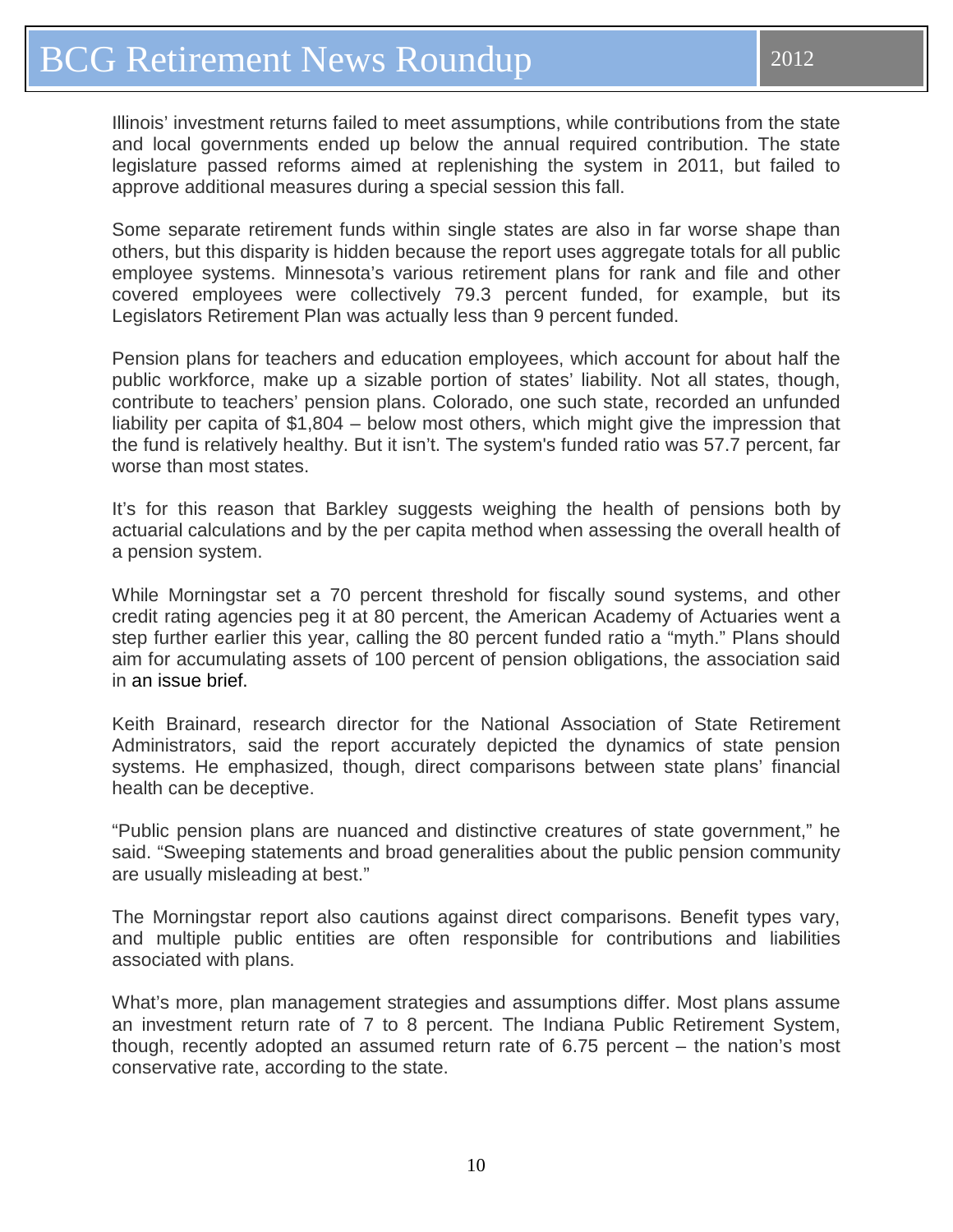## <span id="page-10-0"></span>BCG Retirement News Roundup 2012

The following table shows funded ratios and unfunded actuarial accrued liability per capita ratios for each state, which Morningstar compiled from CAFR reports and data from state fiscal agencies. Please consider the caveats above before making comparisons between states. Additional figures are listed in the [Morningstar](http://media.navigatored.com/documents/StateofStatePensionsReport.pdf) report.

POSTED BY MIKE [MACIAG](http://www.governing.com/authors/Mike-Maciag.html) NOVEMBER 29, 2012

### Puerto Rico struggles to save pensions; After five-year recession, U.S. territory sells roads and airports to raise cash

Puerto Rico is fighting to stay afloat in a rising sea of debt.

Its economy is sputtering. Its population is shrinking. Its recent election is disputed. Its public pension fund is perilously low on cash. The U.S. territory has just been through a brutal five-year recession, something not experienced in the United States as a whole since the 1930s.

Desperate to raise cash, Puerto Rican officials have been selling off anything they can: two toll roads and the main airport so far.

To bring in tax revenue, they are trying to lure people out of the underground economy. Coffee shops, hairdressers, even outdoor market stalls are being required to issue printed receipts with every sale. The receipts carry lottery numbers, with a chance to win cars or cash, as an incentive to get shoppers to pay the island's 7 percent sales tax. Though many of Puerto Rico's problems are reminiscent of Greece's - tax noncompliance, a stagnant economy, years of issuing long-term debt to cover shortterm payments - investors have had a nearly insatiable appetite for its bonds. But now their support is dwindling. Some big investors are pruning their holdings.

That is beginning to increase the cost of borrowing for Puerto Rico relative to states and municipalities elsewhere in the United States, which are benefiting from a big decline in borrowing costs. The interest rate its 30-year bonds now pay is about 2.5 percentage points higher than that for municipal borrowers, up from a difference of just 1.5 percentage points at the beginning of 2012, according to Municipal Market Data. The possibility of a credit downgrade also hangs in the air, something that could lead to more selling.

''There is no specific event looming on the horizon,'' said Alan Schankel, a managing director at Janney Capital Markets in Philadelphia. ''But it's a problem of immense magnitude, and it's very challenging to sit here and see how they work their way out of it.''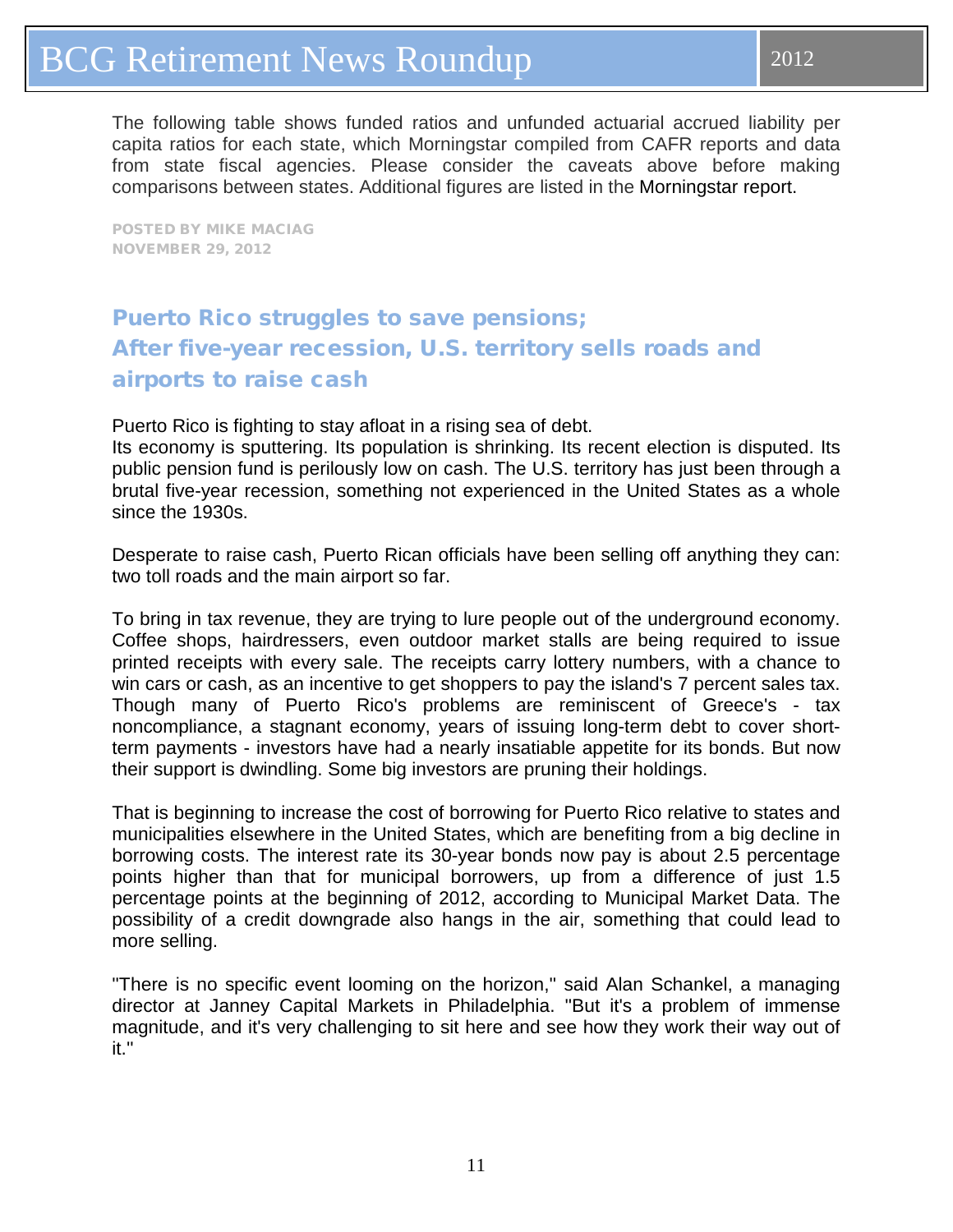Puerto Rico needs to be able to issue bonds at attractive rates to cover its short-term financing needs. Perhaps more important, it has to figure out how to salvage its retirement funds. After shortchanging them for years, it now has the weakest major public pension system in the United States.

The main fund, which serves about 250,000 government workers, past and present, is only 6 percent funded - a small percentage of what is considered the minimum needed for a marginally healthy pension plan - and could run out of money as soon as 2014. Another fund, for about 80,000 teachers, which is 20 percent funded, will last just a few years longer if nothing is done. Police officers and teachers in Puerto Rico have chosen to stay out of Social Security and rely entirely on their pensions.

''For now, I'm not totally shaken about the possibility of the fund going broke,'' said Jorge Ramón Román, a 78-year-old retired instructor for the island's Civil Air Patrol. ''But I do fear for the future, when I'll be an even older person, more infirm and with less of a pension.''

Héctor M. Mayol Kauffman, the executive director of the pension system, said it would be impossible to cut the benefits of people who were already retired, citing court precedent.

Puerto Rican officials were racing this autumn to devise a rescue plan for the pension fund. Voters, though, pushed out Governor Luis Fortuño, who had tried austerity measures that included cutting tens of thousands of government workers, along with a revamping of the fund.

They elected Alejandro García Padilla, who promised to create 50,000 new jobs in the next 18 months. But the margin was razor-thin, and Governor Fortuño has requested a recount. Mr. García Padilla's party had dropped out of the retirement overhaul effort, but the governor-elect says he will deal with the looming pension crisis with ''diligence and promptness'' and has put together a task force of economists and financial advisers. ''We will not leave retired government workers stranded at a bus stop in their older years,'' he said.

Since the election, yields on the island's 30-year bonds have continued to widen. ''I don't think that there's a default that's about to happen, but a default isn't the only bad thing that can happen when you've got bonds,'' Mr. Schankel said. Puerto Rico's bonds are just a notch or two above junk status. If they fall to junk level, at least some institutions would be forced to sell, potentially setting off a chain reaction. And individual investors could get a jolt if they saw the value of their holdings fall. Many people own Puerto Rican debt without knowing it, through their mutual funds.

''The concern is that Puerto Rico is a systemic risk to the municipal bond market because it's so widely held,'' said Robert Donahue, a managing director with Municipal Market Advisors.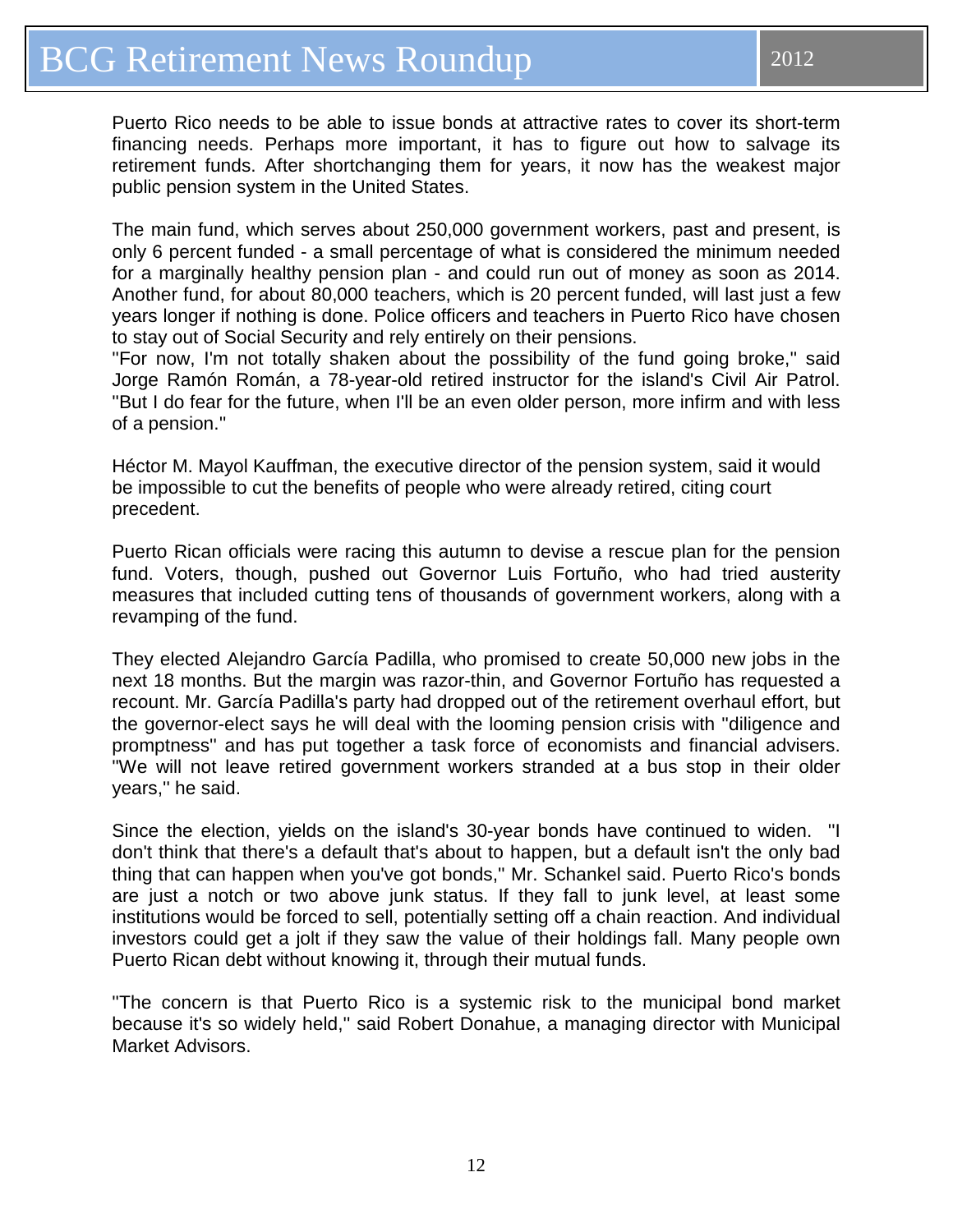Three days after the election, Standard & Poor's, citing ''prolonged inaction on pension reforms,'' said that there was at least a one-in-three chance that it would downgrade Puerto Rico's credit by early 2013.

Juan Carlos Batlle, president of Puerto Rico's Government Development Bank, called the warning ''a bit premature,'' in testimony before the new government's transition committee, saying that the new government would maintain fiscal discipline. The central question for Mr. García Padilla is the same one that faced his predecessor: How to get Puerto Rico's economy growing fast.

In addition to selling assets and restructuring bonds to postpone payments due, officials have also been pitching Puerto Rico as a hot new tax haven for hedge funds, real estate investors and other high-paying businesses, hoping to attract jobs and create growth.

That strategy has worked in the past, attracting a number of big pharmaceutical companies - but last year Mr. Fortuño's government burdened those companies with a big excise tax to help pay for tax cuts for nearly everyone else. There are hopes that the U.S. Treasury will grant the affected companies a separate tax break to cushion the blow.

Manufacturing jobs have been dwindling for years, and the economy went into a tailspin in 2006, after lawmakers hit an impasse and the government ran out of cash, forcing a two-week shutdown. Puerto Rico created a special entity, called the Cofina, much like the Municipal Assistance Corp. that helped New York stay afloat during the fiscal crisis of 1975.

The Cofina has borrowed to balance the budget every year and has virtually used up its borrowing capacity of \$15 billion. But the budget deficit, while smaller than before, keeps coming back. In 2009, it was \$2.9 billion, according to the Center for the New Economy, a research group in San Juan; now it is closer to \$1 billion.

Outstanding public debt has exploded to about \$67 billion, although tallies differ, depending on what types of debt are counted. Relative to personal income, Puerto Rico's public debt is almost 10 times that of Hawaii, which has the highest debt-toincome ratio among the 50 states, according to Moody's Investors Service.

Puerto Rico does not have the extra \$2 billion it would need to pay its retirees each year if it exhausted its retirement fund. A collapse of the fund would set off a broader fiscal emergency, with officials forced to make excruciating choices - whether to pay teachers and the police, fix roads, provide drinking water and pay all those far-flung bondholders on time.

Republican members of the Joint Economic Committee warned this autumn that some state pension funds were at risk of running out of money and that ''governors and mayors will inevitably come to Washington requesting bailouts.''

The group recommended imposing penalties now - like federal aid cuts - on laggard states, to show that bailouts were out of the question. The report, issued in September, did not mention territories, however.

An outside audit of Puerto Rico's pension system in 2009 found that it had been mismanaged practically from its inception in 1951. Lawmakers never appropriated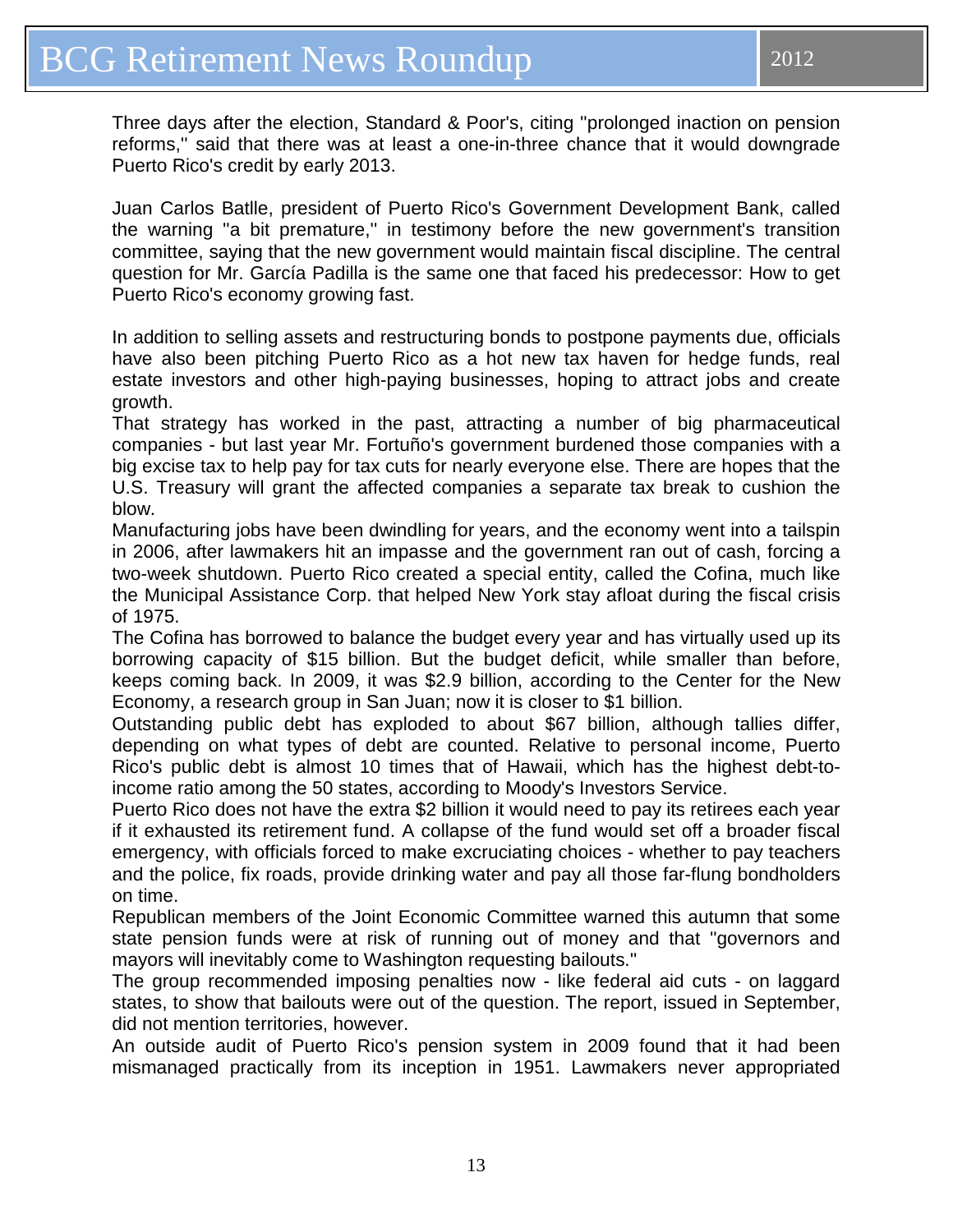<span id="page-13-0"></span>There was even a provision that allowed people to enlarge their lifetime benefits 50 percent with a single extra day's work. Mr. Ramón said his benefits were not exactly princely - after 31 years of service, he gets just \$1,000 a month and the government deducts health premiums from it.

But even modest benefits can be costly when retirees draw them over many years - Mr. Ramón retired at 54, for example - and when the government fails to set aside anywhere near enough money in advance.

Mr. Ramón said he had been following news about the pension fund intently.

''I am quite aware that this is not a problem unique to Puerto Rico,'' he said, ''but that doesn't calm your nerves.''

**Copyright 2012 International Herald Tribune All Rights Reserved The International Herald Tribune November 28, 2012 Wednesday**

### Private Sector

### Retirees Sue To Halt Verizon's \$7.5 Billion Sell off Of 41,000 **Pensions**

VERIZON COMMUNICATIONS INC. ("VZ-N") - Retirees Sue To Halt Verizon's \$7.5 Billion Sell-off - Of 41,000 Pensions

Management retirees of Verizon Communications Inc. have filed a federal lawsuit to halt their former employer's plan to sell off 41,000 Employee Retirement Income Security Act (ERISA) protected pensions to the Prudential Insurance Company of America (NYSE: PRU) in exchange for providing Prudential with \$7.5 billion in Verizon retirees' pension assets. If the pension spinoff, which was expected to close in December, is not halted, beginning in January 2013, Prudential will replace retirees' pensions with insurance annuities that are not ERISA-protected.

Attorneys Curtis L. Kennedy of Denver and Bob Goodman of Dallas representing retirees in conjunction with the 128,000 member non-profit Association of BellTel Retirees Inc. [\(www.BellTelRetirees.org\)](http://www.belltelretirees.org/) have filed for a request for an immediate temporary restraining order to be followed by a hearing to consider a preliminary injunction in the United States District Court, Northern District of Texas, Dallas Division charging that Verizon's plan to transfer the retirees' pensions from the Verizon Management Pension Plan into Prudential issued insurance annuities violates federal ERISA law.

On October 17 Verizon surprised 41,000 pre-January 1, 2010 company management retirees when it disclosed the transaction. Retirees claim the conversion to an annuity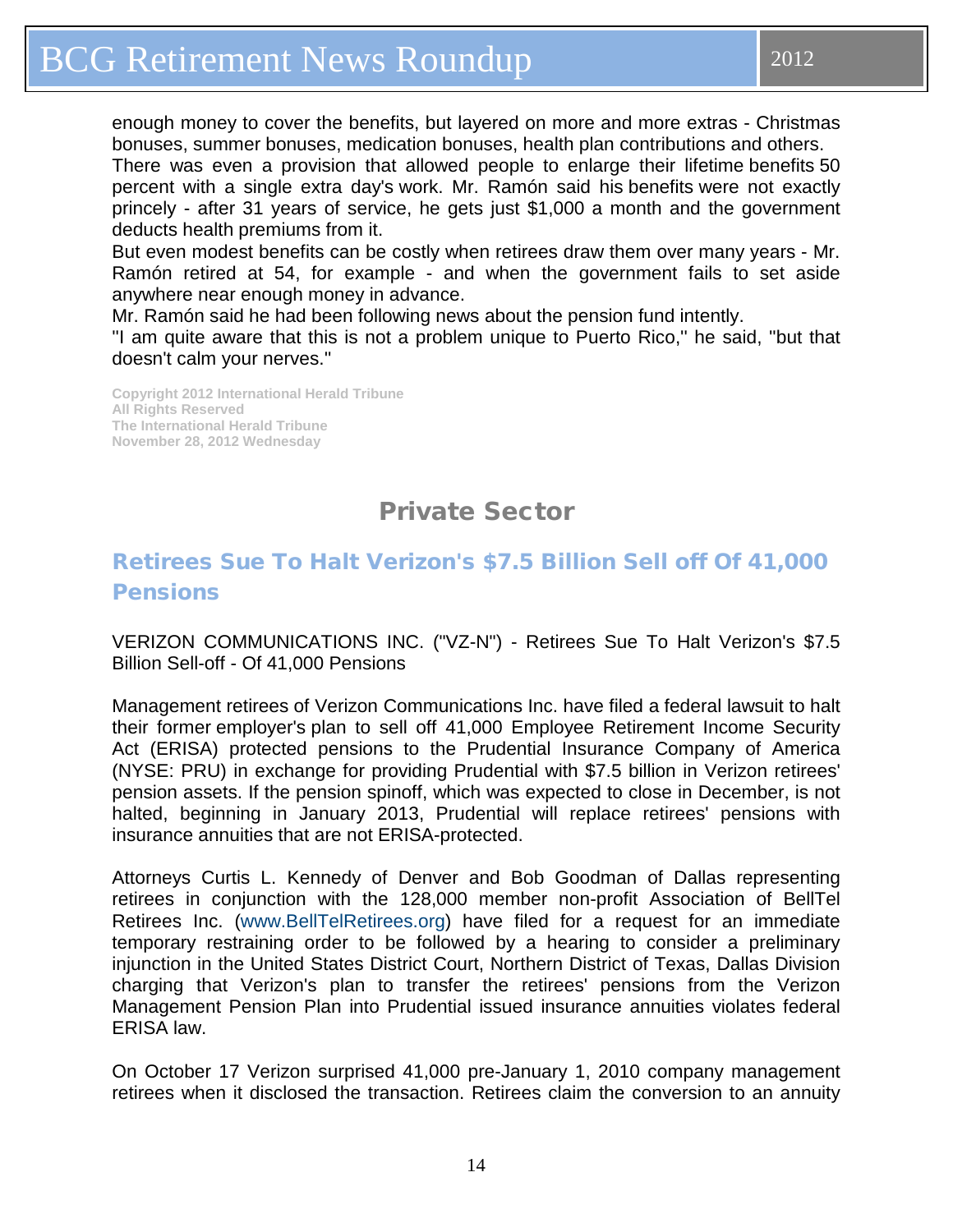wipes out the federally insured pension safety net provided by the Pension Benefit Guaranty Corporation (PBGC) and is an effort to sever retirees ERISA protections, as well as the company's fiduciary responsibilities to the very retirees who built their company. The Verizon Management Pension Plan currently has approximately 100,000 participants, including plaintiffs.

Retiree association President C. William Jones said, "On behalf of 41,000 Verizon retirees scattered across the country, who are being given no choice, no voice and no protection in the transfer of their pension assets, we are calling upon the company to reverse this action and halt this predatory business transaction that will impact many retired Americans, who labored a lifetime to fund their earned pension benefits." Retirees note that Prudential could also sell or transfer all or part of its ownership of the annuity asset to another company. While Prudential looks and sounds like a solid insurance company, the retirees say America's history is littered with the carcasses of many once-great and too-big-to-fail financial powerhouses such as: AIG, Kentucky Central Life Insurance Co, Executive Life, The Equitable Life Assurance Society (Equitable Life), Lehman Brothers and Bear Stearns.

Should the insurer experience a default or asset shortfall, the PBGC would be replaced with a patchwork network of state guaranty associations, many of which are underfunded.

Corporate retirees, like Verizon's who are at least 65 years of age, are insured by the PBGC, up to the limit of \$55,800 per year, per retiree for an unlimited number of years. By spinning off the 41,000 pensions to an annuity provider, Verizon retirees' PBGC protections are replaced by insufficient and varying coverage -- generally determined by state of residence at the time of impairment -- from \$100,000 - \$500,000 (lifetime per person cap). //st -- Eight states and one U.S. territory -- AK, AZ, IN, MA, MS, MO, NH, NV and Puerto Rico -- limit total lifetime coverage for annuity holders in case of a default or shortfall to a lifetime maximum of \$100,000; -- 28 others -- CA, CO, DE, HI, ID, IL, IA, KS, LA, ME, MD, MI, MN, MT, NE, NM, ND, OH, RI, SD, TN, TX, UT, VT, VA, WV, WY - go up to \$250,000 lifetime coverage; -- 10 states and District of Columbia use a \$300,000 top end -- AL, AR, FL, GA, NC, OK, OR, PA, SC, WI; -- Just 4 -- CT, NJ, NY, WA -- go up a ceiling of \$500,000;

Mr. Jones said, "Retirees and their spouses, especially in states with the lowest protection levels, will be seriously harmed and left with as little as two years pension replacement in case of insurer default. Verizon's pension spin-off and conversion to a non-PBGC insurance annuity offers zero protection or upside for tens of thousands of Ma Bell's orphans."

The case is: William Lee and Joanne McPartlin and Plan Beneficiaries of the Verizon Management Pension Plan vs Verizon Communications Inc. in the United States District Court, Northern District of Texas, Dallas Division (Case No: 3:12-CV-04834-D) Media Contact: NYSE closing price for VZ-N Date: 2012/11/28 Closing Price: 43.56

(c)2012 Market News Publishing Inc All rights reserved.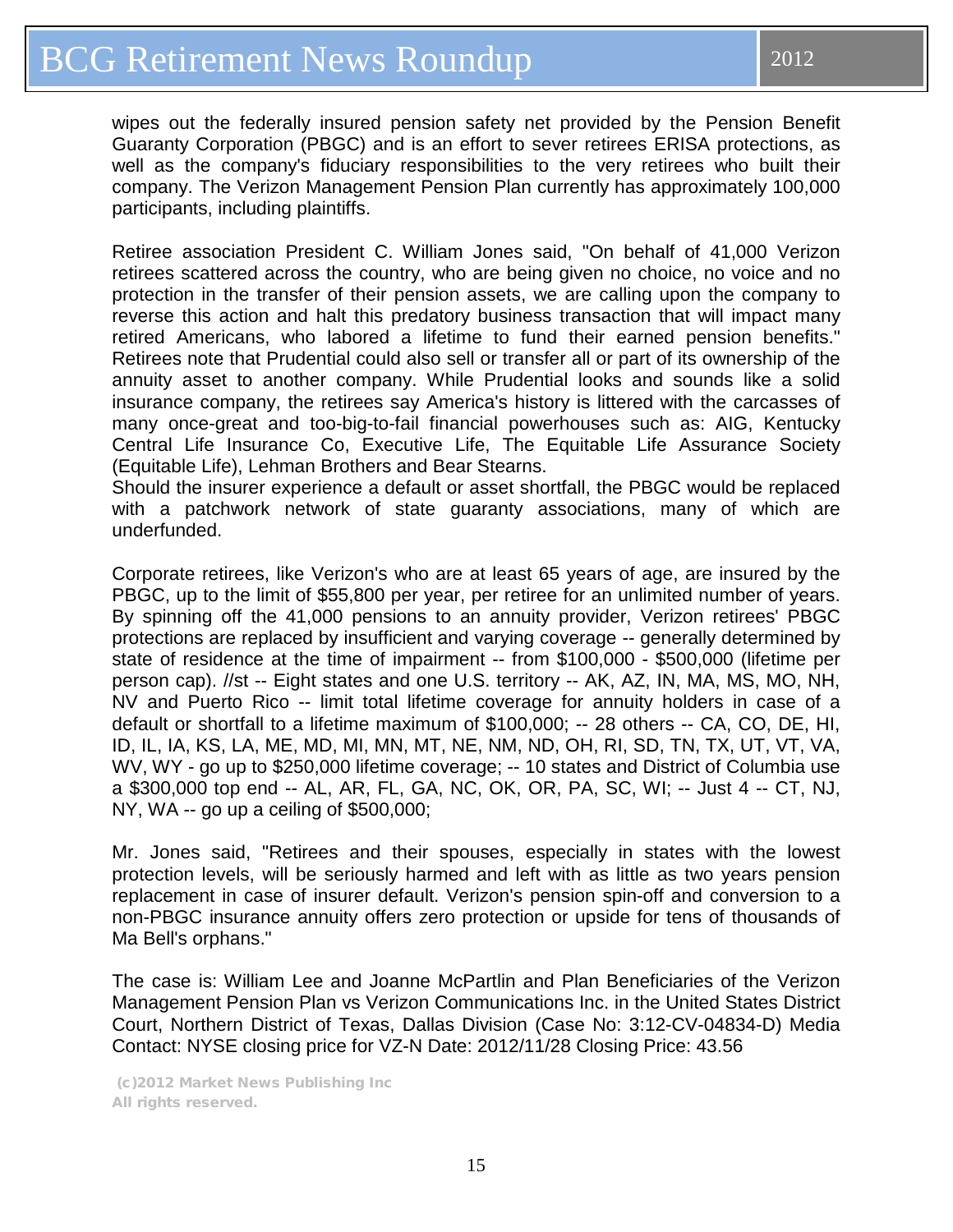<span id="page-15-0"></span>The Pension Benefit Guaranty Corporation (PBGC) posted a [table](http://www.pbgc.gov/prac/mortality-retirement-and-pv-max-guarantee/present-guarantee.html) showing the applicable present values of the maximum PBGC guaranteed benefit for the 2013 plan year. [Technical Update 07-04](http://www.pbgc.gov/res/other-guidance/tu/tu07-4.html) provides guidance on and methodology for determining the PBGC values.

These values apply to benefits with annuity starting dates in 2013. The 2013 table was developed using the 417(e) segment rates for August 2012 (1.13%, 3.71%, 4.52% respectively) for plan years beginning in 2013 and the 417(e) applicable mortality table for 2013.

The PBGC also [announced](http://www.pbgc.gov/news/press/releases/pr12-35.html) the 2013 maximum guaranteeable [monthly benefit](http://www.pbgc.gov/wr/benefits/guaranteed-benefits/maximum-guarantee.html?cid=CPAD01AENOV27201212) for a 65 year old retiree is \$4,789.77 (as compared with \$4,653.41 for 2012).

### [Fact sheet](http://pbgc.gov/res/factsheets/page/guar-facts.html) on PBGC Guarantees for Single Employer Pension Plans

**© 2012 International Foundation of Employee Benefit Plans All Rights Reserved**

### IRS Extends Deadline for Amending Defined Benefits Plans to Satisfy Section 436 Requirements

The Internal Revenue Service released [Notice 2012-70,](http://www.irs.gov/pub/irs-drop/n-12-70.pdf) extending the deadline set forth in [Notice 2011-96,](http://www.irs.gov/pub/irs-drop/n-11-96.pdf) to amend a defined benefit plan to satisfy the requirements of § 436 of the Internal Revenue Code and provides relief from requirements of § 411(d)(6).

Section 401(b) provides a period during which a plan may be amended retroactively to comply with the Code's qualification requirements. The filing of a determination letter application for an individually designed plan generally requires the plan to be restated to take into account changes in qualification requirements and guidance that are listed in the Cumulative List of Changes in Plan Qualification Requirements in effect at the time the application is filed.

To ensure that a plan amendment for  $\S$  436 is not required to be included in a plan that is filed for a determination letter with the IRS when the IRS will not consider such an amendment in its review of the determination letter application, Notice 2011-96 is modified. In particular, the deadline to adopt an interim amendment for § 436 is extended to the latest of:

- the last day of the first plan year that begins on or after January 1, 2013,
- the last day of the plan year for which § 436 is first effective for the plan, or
- the due date (including extensions) of the employer's tax return for the tax year (determined in accordance with section 5.06(2) of Rev. Proc. 2007-44, in the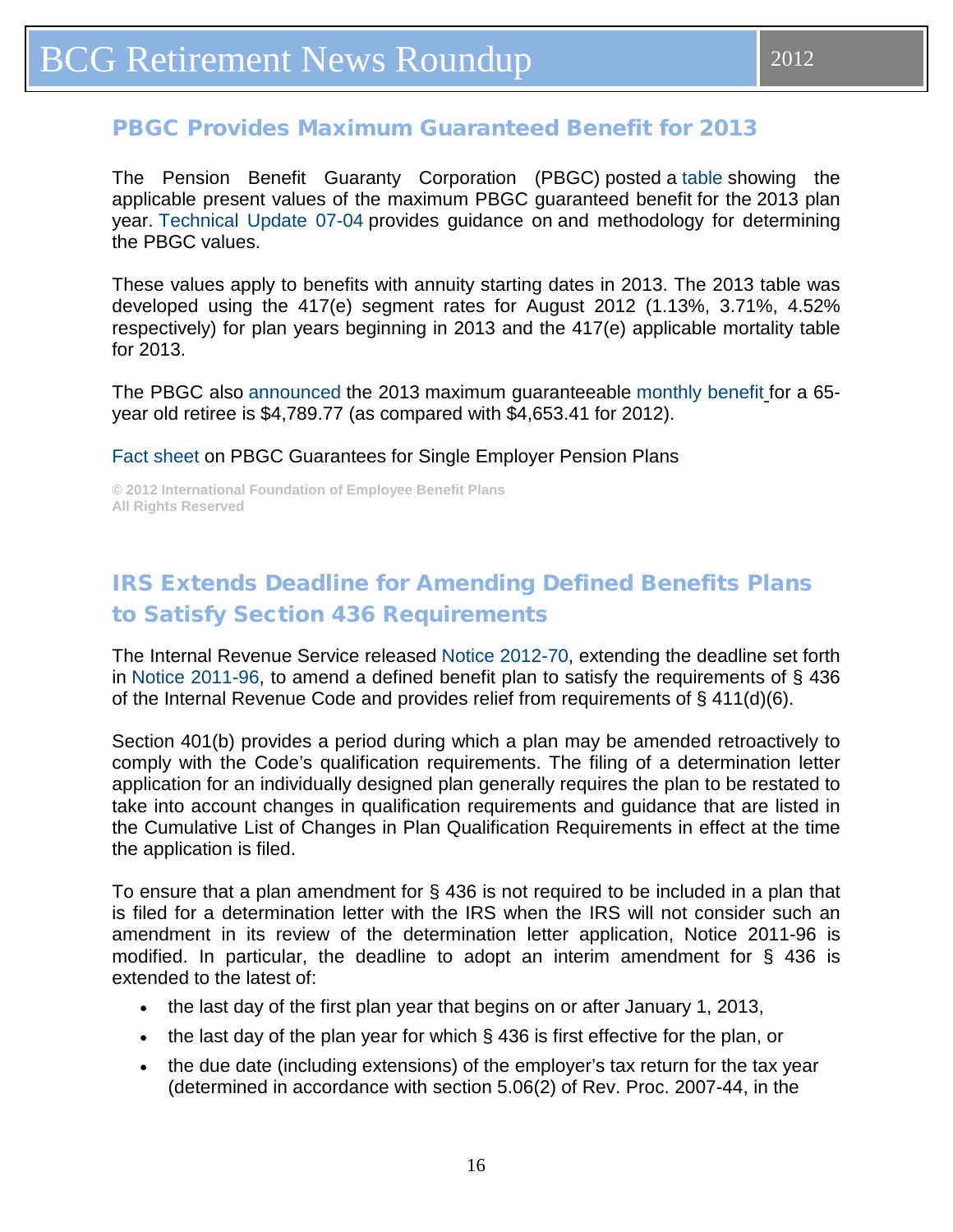<span id="page-16-0"></span>If an application for a determination letter for an individually designed plan is filed on or after February 1, 2013 (or, in the case of a plan described in section 104 or 105 of PPA '06, as amended, the first day of the plan year for which § 436 is first effective for the plan, if later), the restated plan submitted with the application must incorporate an amendment with respect to § 436. As noted in section 12.03 of Rev. Proc. 2007-44, the filing of a determination letter application may accelerate the time by which the plan must be amended to satisfy the requirements of § 436.

© 2012 International Foundation of Employee Benefit Plans All Rights Reserved

### **Weathering the Economic Storm: Retirement Plans in the United States, 2007-2012; Transamerica Study Reveals Resilient Retirement Benefits and Continued Employer, Worker Commitment to Retirement Security;**

The Transamerica Center for Retirement Studies®, as part of its [13th Annual](http://cts.businesswire.com/ct/CT?id=smartlink&url=http%3A%2F%2Ftransamericacenter.org%2Fresources%2Ftc_center_research.html&esheet=50477770&lan=en-US&anchor=13th+Annual+Retirement+Survey&index=1&md5=f141f1648e639e706037a3fd6a168ea0)  [Retirement Survey](http://cts.businesswire.com/ct/CT?id=smartlink&url=http%3A%2F%2Ftransamericacenter.org%2Fresources%2Ftc_center_research.html&esheet=50477770&lan=en-US&anchor=13th+Annual+Retirement+Survey&index=1&md5=f141f1648e639e706037a3fd6a168ea0) , has published " [Weathering the Economic Storm: Retirement Plans](http://cts.businesswire.com/ct/CT?id=smartlink&url=http%3A%2F%2Ftransamericacenter.org%2Fresources%2FWeathering%2520the%2520Ecomomic%2520Storm%25207-14-12.pdf&esheet=50477770&lan=en-US&anchor=Weathering+the+Economic+Storm%3A+Retirement+Plans+in+the+U.S.%2C+2007-2012&index=2&md5=8a20da710b8e61742ea4cf02bd965349)  [in the U.S., 2007-2012](http://cts.businesswire.com/ct/CT?id=smartlink&url=http%3A%2F%2Ftransamericacenter.org%2Fresources%2FWeathering%2520the%2520Ecomomic%2520Storm%25207-14-12.pdf&esheet=50477770&lan=en-US&anchor=Weathering+the+Economic+Storm%3A+Retirement+Plans+in+the+U.S.%2C+2007-2012&index=2&md5=8a20da710b8e61742ea4cf02bd965349) " to evaluate how American workers and company-sponsored retirement plans have fared during these past five difficult years.

"The findings reveal surprisingly good news and less bad news than some would expect," said Catherine Collinson, president of Transamerica Center for Retirement Studies®. "The research brings to light opportunities to improve our current retirement system that can significantly and positively impact workers' ability to achieve retirement readiness without necessarily requiring sweeping legislation or widespread reforms."

### Retirement Benefits Stayed Relatively Intact and Feature Adoption Increased

Unlike more extreme cost-cutting measures by employers, like downsizing or layoffs, retirement benefits have remained mostly intact during the Great Recession, with a notable exception of a drop in the number of companies offering defined benefit plans or "traditional pension plans" from 19 percent in 2007 to 16 percent in 2012. Regarding 401(k) or similar plans, the percentage of employers who sponsor a plan increased from 72 percent in 2007 to 82 percent in 2012, an increase which was mostly found among small companies with 10 to 499 employees and which was more likely attributable to the closings of unstable companies that did not sponsor a plan versus healthy companies adopting new plans.

The survey also sheds new light on the current state of employers' matching contributions to 401(k) plans. Among employers who sponsor a plan, the survey found that the percentage offering matching contributions declined from 80 percent in 2007 to 70 percent in 2012. However, matching programs are regaining lost ground: of the 17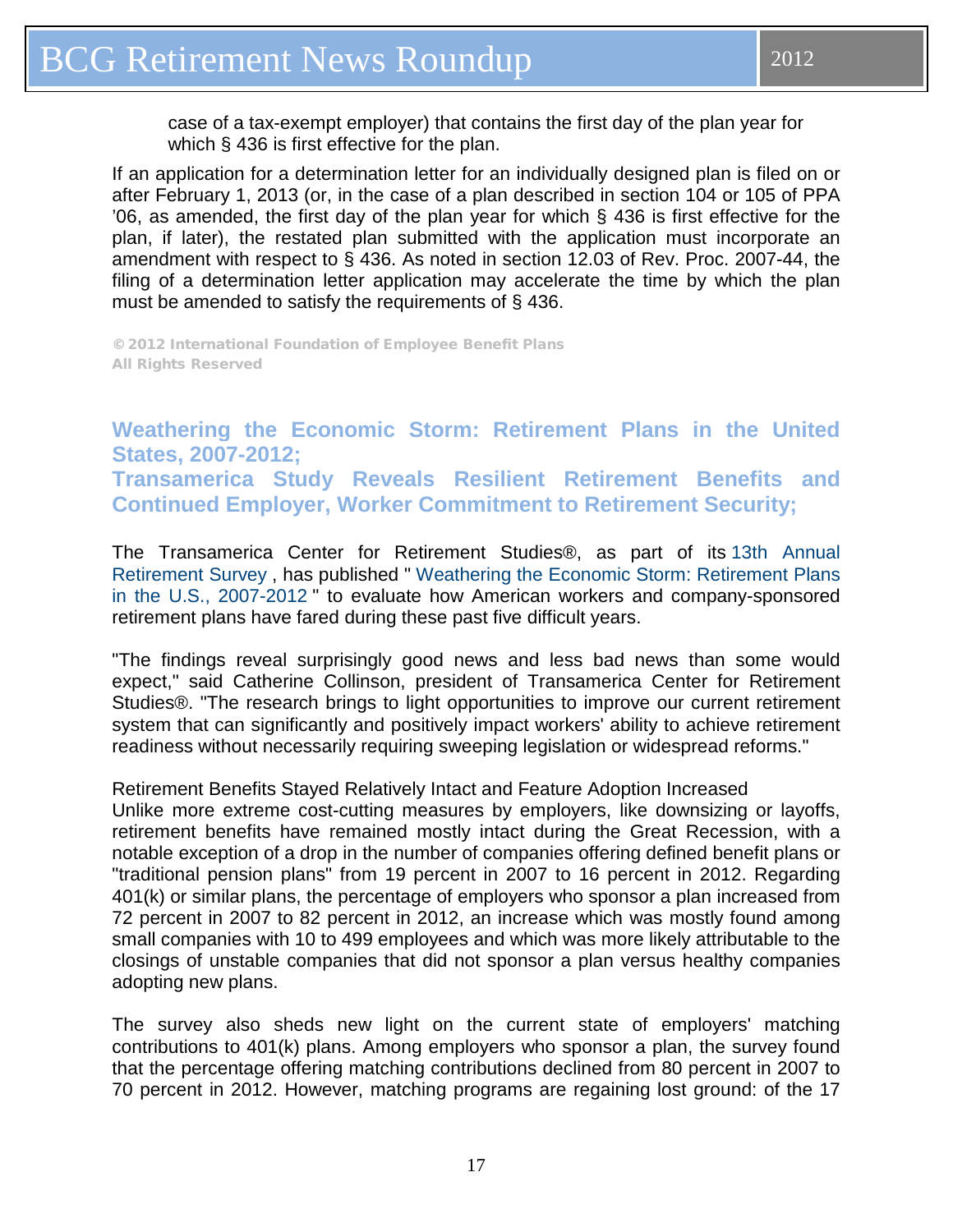"Although any reductions in benefits are disappointing, it is somewhat comforting to note that during tough economic times, employers were more likely to suspend their matching contributions than drop their plans altogether, which would have had far worse implications," said Collinson.

A significant number of employers who sponsor a plan have also made more features available to workers in the last five years, with the proportion of large companies offering "automatic" features increasing from 31 percent (2007) to 45 percent (2012) and, among them, 84 percent have adopted a Qualified Default Investment Alternative. The percentage of plan sponsors adopting the Roth feature to their 401(k) plans has increased from 19 percent (2007) to 32 percent (2012).

One likely reason retirement benefits have continued to receive support from employers through a tumultuous economic environment is that a vast majority of employers, at 82 percent (2012), reported that they consider a retirement plan an important tool for attracting and retaining talent.

Workers Remained Committed To Saving for Retirement, But Less Confident Despite the troubled economy, workers have remained committed to saving for retirement even though the survey found a drop in those who are confident about their ability to comfortably retire from 59 percent in 2007 to just 51 percent in 2012.

Among workers offered a 401(k) or similar plan, participation rates stayed strong and steady at 77 percent; and, in 2012, annual salary deferral rates returned to their 2007 level of seven percent (median) after having dipped slightly to six percent (median) in 2009/10 and 2011. "As evidenced by relatively stable participation and salary deferral rates, we can see that workers have stayed committed to contributing to their 401(k) plans even through tough times," said Collinson.

Unfortunately, the recession affected retirement savings in other ways, as some workers had to dip into their savings, taking loans or hardship withdrawals from their accounts, including many who became unemployed or underemployed. Workers reported higher levels of total household retirement savings (estimated median) in 2012 than in 2007.

Total Savings in Household Retirement Accounts (Estimated Median)

|                     | 2007     | 2012     |
|---------------------|----------|----------|
| Echo Boomers        | \$8,615  | \$15,213 |
| Gen X               | \$32,106 | \$41,821 |
| <b>Baby Boomers</b> | \$74,781 | \$99,320 |

"The survey found significant increases in retirement savings, yet the reality is that the level of savings in both 2007 and 2012 is inadequate for many workers to meet their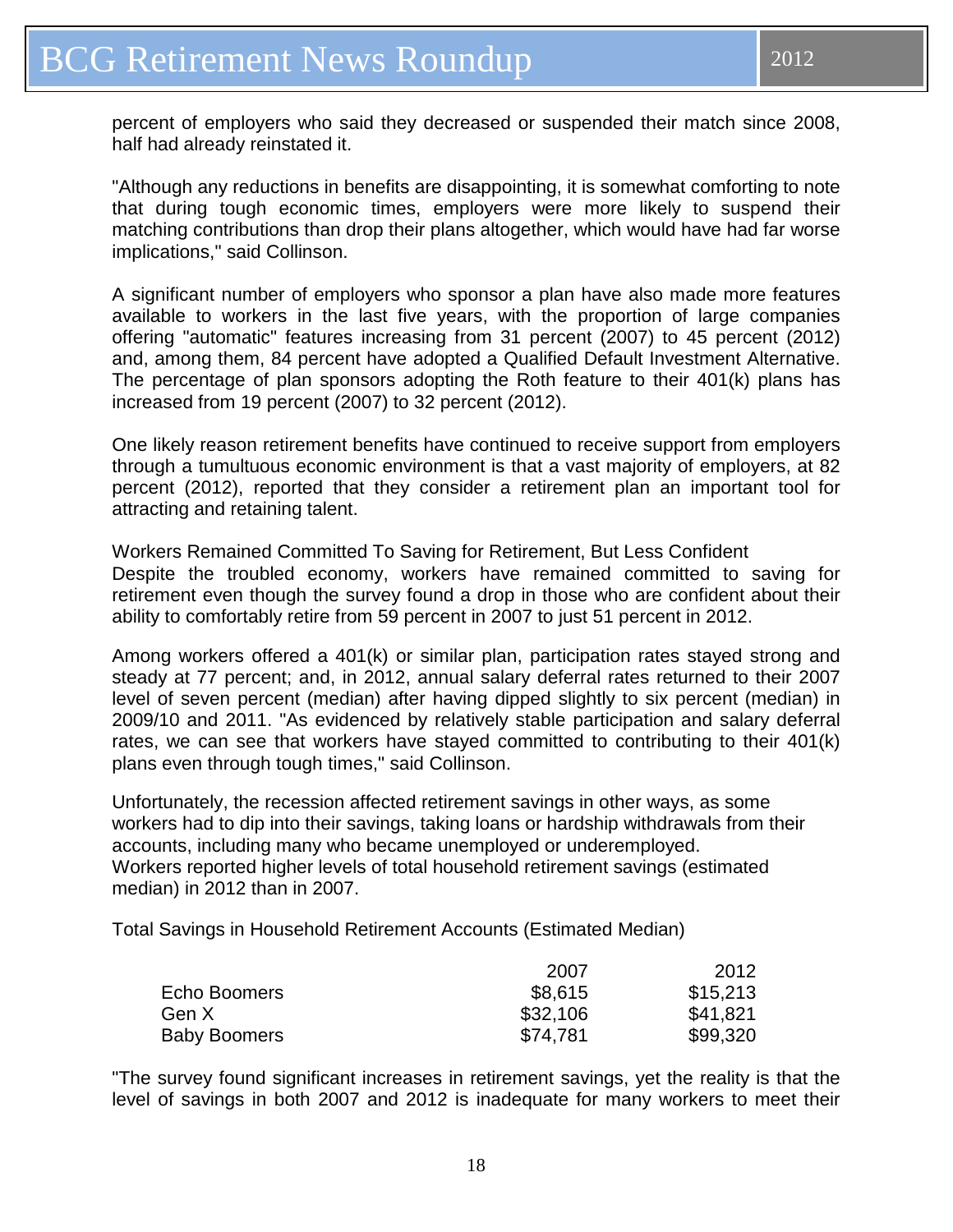future retirement income needs. Perhaps it is the combination of difficult economic conditions and increased awareness of saving shortfalls that has fueled workers' decline in confidence," said Collinson.

American workers have also adjusted their expectations of retirement. Many are now planning to work longer and delay retirement. The survey found that the majority of workers (56 percent) plan to work past age 65, including 43 percent who plan to work past age 70 or do not plan to retire. More than half (54 percent) plan to continue working after they retire. Yet only one in five has a back-up plan if forced into retirement sooner than expected.

"Delaying retirement is an important way to help bridge a shortfall in savings," said Collinson, "but planning not to retire is not a retirement strategy. It's important to have a backup plan for life's unforeseen circumstances, such as a job loss or health issues, which could derail the best of intentions – "Improving America's Retirement Confidence"

As America faces the fallout of the Great Recession and Baby Boomers are beginning to retire, concerns about retirement security are at an all-time high. While the current retirement system is facing criticism, it is unlikely that any of the proposed alternative systems would have proved to be immune to the adverse economic conditions of the last five years. Any system that relies on employee contributions, as most of the proposals do, would encounter the same challenges in educating employees about the need to save, and providing sufficient savings incentives to cash-strapped individuals and families. In fact, the survey results provide compelling evidence that the current system's employer-based retirement plans have helped workers continue to save for retirement amidst financial hardships experienced by both individuals and businesses.

Employers play a critical role in helping workers save for retirement, the most obvious of which is through providing access to retirement plans. The impact of employers depends on their commitment to offering specific features, planning tools, and retirement income options as part of their plans. As workers plan to extend their work lives, employers should find additional opportunities to help them through their transitions into retirement. Arguably, their most important role is as a facilitator.

"Although financial market performance cannot be controlled, by coming together to give more workers access to retirement plans, investment fund choices, education, and distribution options, employers, policymakers and the retirement services industry can mitigate adverse impacts of economic declines and help workers ultimately achieve retirement readiness," said Collinson.

A full list of recommendations is available online; some tips for employers and policymakers include: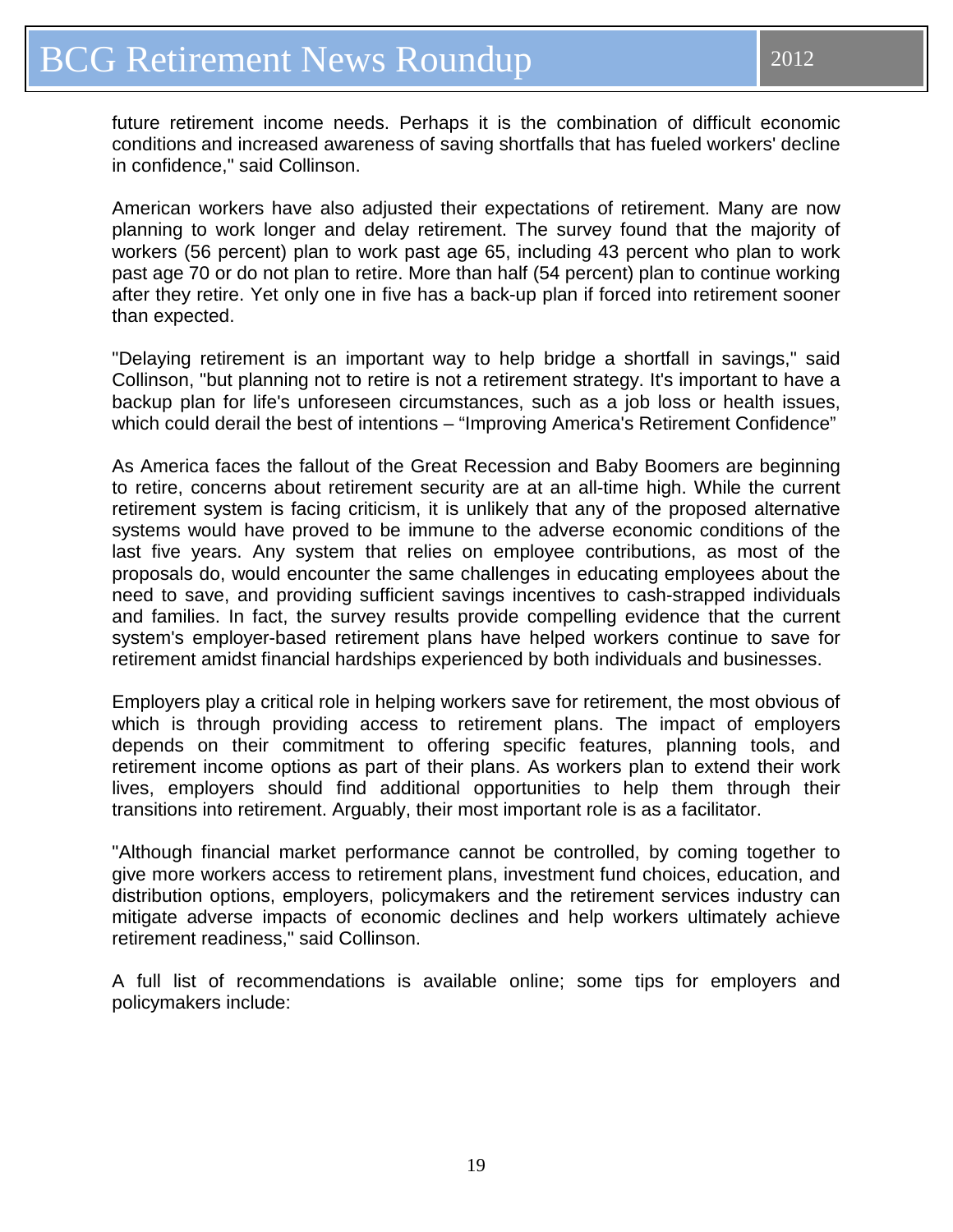Recommendations for Employers (with their Retirement Plan Providers)

- 1. Proactively encourage participation in existing retirement plans. Consider adding automatic enrollment and automatic escalation features to increase participation rates and salary deferral rates.
- 2. Add, increase and/or reinstate matching contributions to 401(k) plans. Consider structuring the match to promote higher salary deferrals (as a hypothetical example, instead of just matching 50 percent on the first 6 percent of deferrals, consider adding a small match - such as 10 percent or 15 percent - on the deferrals between 6 and 10 percent).
- 3. Promote the educational resources offered by the company's retirement plan provider and encourage employees to take advantage of them.

### Recommendations for Policymakers

- 1. Expand qualified retirement plan coverage by increasing the tax credit for employers to start a plan, providing incentives to encourage plan sponsors to cover part-time workers, and implementing reforms to multiple employer plans.
- 2. Expand the Saver's Credit by raising the income eligibility requirements so that more tax filers are eligible.
- 3. Extend the 401(k) loan repayment period for terminated plan participants and eliminate the six-month suspension period following hardship withdrawals.

For the [full survey](http://cts.businesswire.com/ct/CT?id=smartlink&url=http%3A%2F%2Ftransamericacenter.org%2Fresources%2Ftc_center_research.html&esheet=50477770&lan=en-US&anchor=full+survey&index=3&md5=234809fc18660caddc1781193e72f3a5) results, additional policy recommendations and resources about retirement planning, visi[twww.transamericacenter.org](http://cts.businesswire.com/ct/CT?id=smartlink&url=http%3A%2F%2Fwww.transamericacenter.org%2F&esheet=50477770&lan=en-US&anchor=www.transamericacenter.org&index=4&md5=44980c25b428c1028334a83a455d1532) .

### About Transamerica Center for Retirement Studies®

The Transamerica Center for Retirement Studies® ("The Center") is a non-profit, private foundation. The Center is funded by contributions from Transamerica Life Insurance Company and its affiliates and may receive funds from unaffiliated third-parties. For more information about The Center, please refer to [www.transamericacenter.org](http://cts.businesswire.com/ct/CT?id=smartlink&url=http%3A%2F%2Fwww.transamericacenter.org&esheet=50477770&lan=en-US&anchor=www.transamericacenter.org&index=5&md5=8dec6f18287528a82243e813f59b7b82) .

About the 13th Annual Retirement Survey

### [Employer Survey](http://cts.businesswire.com/ct/CT?id=smartlink&url=http%3A%2F%2Ftransamericacenter.org%2Fresources%2FWeathering%2520the%2520Ecomomic%2520Storm%25207-14-12.pdf&esheet=50477770&lan=en-US&anchor=Employer+Survey&index=6&md5=0f7bc66d3c22f01df721dd20359d8eef)

A telephone survey was conducted within the United States by Harris Interactive on behalf of the Transamerica Center for Retirement Studies® between February 23, 2012 and April 2, 2012 among a nationally representative sample of 750 employers including large (500+ employees) and small (10 - 499 employees) companies. Respondents were targeted based on job title at for-profit companies and met the following criteria: business executives who make decisions about employee benefits at his or her company; employ 10 employees or more across all locations. Results were weighted as needed using weighting targets from the Dun & Bradstreet database to ensure each quota group had a representative sample based on the number of companies in each employee size range. No estimates of theoretical sampling error can be calculated; a full methodology is available.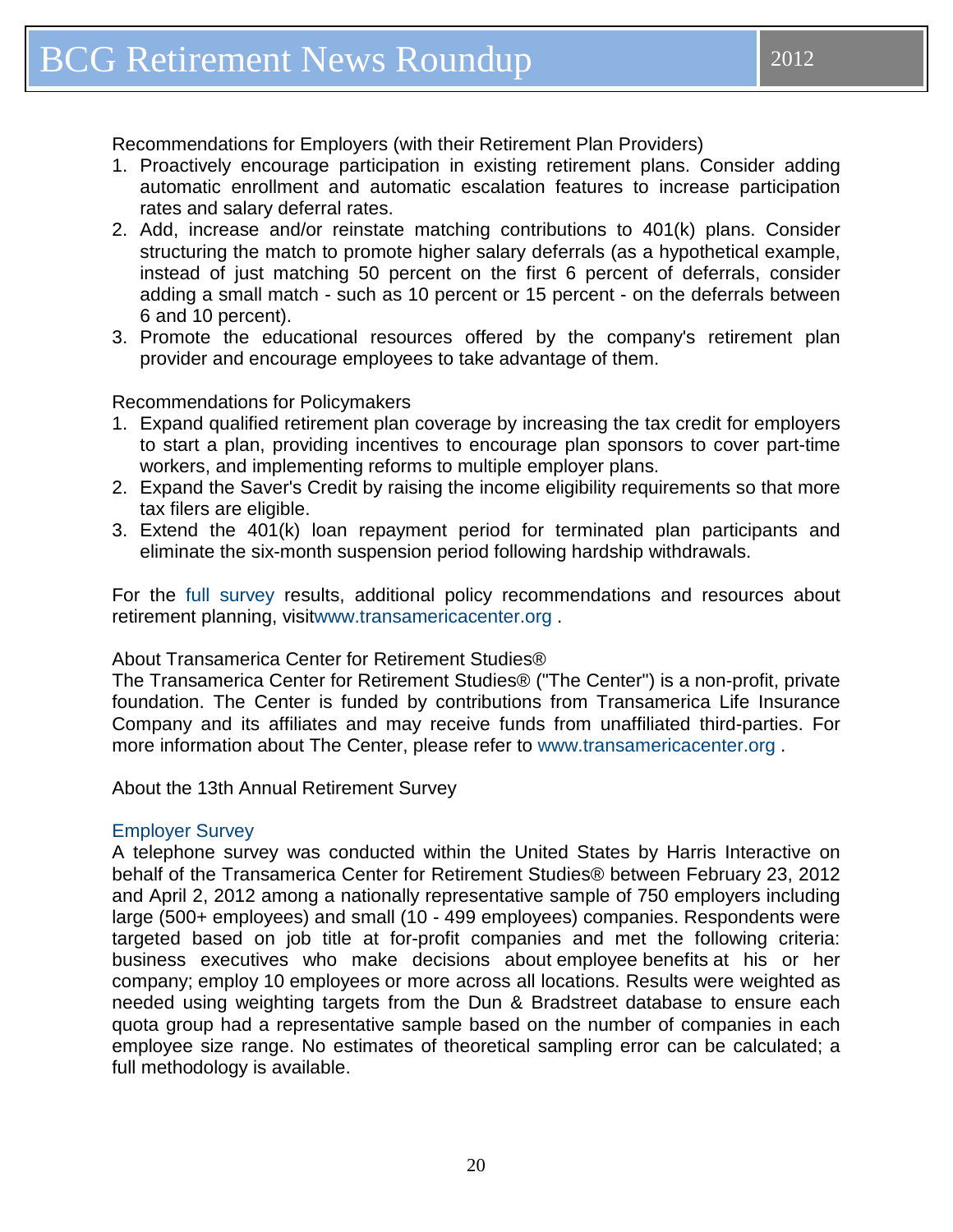### <span id="page-20-0"></span>[Worker Survey](http://cts.businesswire.com/ct/CT?id=smartlink&url=http%3A%2F%2Fwww.transamericacenter.org%2Fresources%2FTCRS%252013th%2520Annual%2520Worker%2520Full%2520Report%2520Final%25205-14.pdf&esheet=50477770&lan=en-US&anchor=Worker+Survey&index=7&md5=a7485369a0b359d8791d1b339fb55d5a)

This [survey](http://cts.businesswire.com/ct/CT?id=smartlink&url=http%3A%2F%2Ftransamericacenter.org%2Fresources%2FTCRS%252013th%2520Annual%2520Worker%2520Full%2520Report%2520Final%25205-14.pdf&esheet=50477770&lan=en-US&anchor=survey&index=8&md5=e37d61b04fe877c2b0406e51d267280c) was conducted online within the United States by Harris Interactive on behalf of Transamerica Center for Retirement Studies® between January 13, 2012 and January 31, 2012 among 3,609 full-time and part-time workers. Potential respondents were targeted based on job title and full-time and part-time status. Respondents met the following criteria: U.S. residents, age 18 or older, full-time workers or part-time workers in for-profit companies, and employer size of 10 or more. Results were weighted as needed for the number of employees at companies in each employee size range. No estimates of theoretical sampling error can be calculated; a full methodology is available.

### [Unemployed/Underemployed Survey](http://cts.businesswire.com/ct/CT?id=smartlink&url=http%3A%2F%2Fwww.transamericacenter.org%2Fresources%2FThe%2520Cracked%2520Nest%2520Egg%2520_%2520FINAL_July%252018%25202012.pdf&esheet=50477770&lan=en-US&anchor=Unemployed%2FUnderemployed+Survey&index=9&md5=6d768a4e76bdc53053cb5a539102e4da)

This survey was conducted online within the United States by Harris Interactive on behalf of the Transamerica Center for Retirement Studies® between February 2, 2012 and February 10, 2012 among a nationally representative sample of 621 unemployed or underemployed people using the Harris online panel. Respondents met the following criteria: U.S. residents, age 18 or older; people who were fully employed in a for-profit company employing 10 or more people and are currently unemployed or underemployed. In this report, "underemployed" workers are those who are working part-time only because they are unable to find full-time employment, or working full-time but self report they consider him or herself underemployed. Results were weighted to ensure that each quota group had a representative sample based on the length of time people were underemployed or unemployed. No estimates of theoretical sampling error can be calculated; a full methodology is available.

Copyright 2012 Business Wire, Inc. Business Wire November 14, 2012 Wednesday 8:01 AM GMTBusiness Editors; Financial Editors

### GAO Recommends Revising PBGC Premium Structure

A new Government Accountability Office (GAO) [report](http://www.gao.gov/products/GAO-13-58) recommends revising the Pension Benefit Guaranty Corporation's (PBGC's) premium structure so premiums are tied more directly to the risk of future claims. The PBGC agreed with the recommendation.

To help contain PBGC's deficit, Congress recently passed legislation increasing PBGC premiums. Beyond simply increasing rates, the administration has proposed granting PBGC authority to redesign its premium structure to more fully reflect the risk of new claims. To better understand the issues involved, GAO was asked to examine:

- the options available to adjust premiums to improve PBGC's financial condition;
- the potential implications of adjusting premiums; and